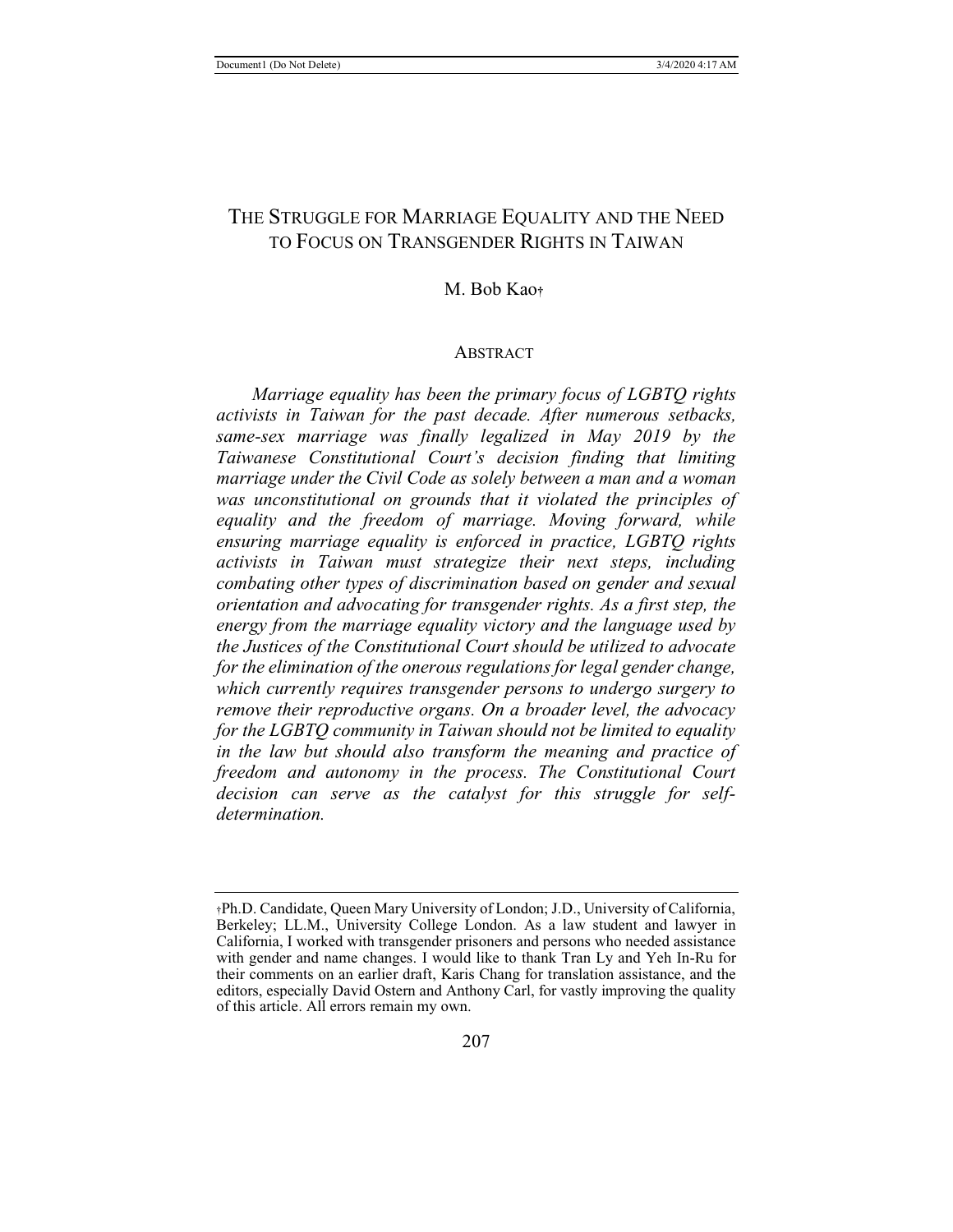#### TABLE OF CONTENTS

| I.   |                                                                        | 208                                                   |  |
|------|------------------------------------------------------------------------|-------------------------------------------------------|--|
| H.   |                                                                        |                                                       |  |
|      | $A_{\cdot}$                                                            |                                                       |  |
|      | <i>B</i> .                                                             |                                                       |  |
|      | $C_{\cdot}$                                                            |                                                       |  |
| III. |                                                                        | COMPETING LEGISLATIVE YUAN BILLS TO LEGALIZE SAME-SEX |  |
|      |                                                                        |                                                       |  |
| IV.  |                                                                        |                                                       |  |
|      | $A$ .                                                                  |                                                       |  |
|      | $\overline{B}$                                                         |                                                       |  |
|      | $\overline{C}$                                                         |                                                       |  |
| V.   |                                                                        |                                                       |  |
|      | A.                                                                     |                                                       |  |
|      | Using Interpretation No. 748 for Transgender Rights. 236<br><i>B</i> . |                                                       |  |
| VI.  |                                                                        |                                                       |  |

#### I. INTRODUCTION

On May 24, 2017, LGBTQ1 rights activists scored a major victory for equality in Taiwan.2 In Judicial Yuan Interpretation No. 748 ("J.Y.

 $_1$  This article uses the term "LGBTQ" to refer to sexual minorities. It chooses to leave out "I" because the nature of many of the issues intersex people face is drastically different from other sexual minorities, and it would be unfair to lump them together simply for token inclusivity. "Transgender" is used as an umbrella term for all people who cross gender boundaries, permanently or not.

This judicial victory followed decades of social movements and failed legal challenges. For further readings on some of the history of LGBTQ rights advocacy in Taiwan, *see* Scott Simon, *From Hidden Kingdom to Rainbow Community: The Making of Gay and Lesbian Identity in Taiwan*, *in* THE MINOR ARTS OF DAILY LIFE: POPULAR CULTURE IN TAIWAN 67, 79 (David K. Jordan et al. eds., 2004); Yun-Hsien Diana Lin, *Lesbian Parenting in Taiwan: Legal Issues and the Latest Developments*, 14 ASIAN-PAC. L. & POL'Y J. 1 (2013); Josephine Chuen-juei Ho, *Queer Existence Under Global Governance: A Taiwan Exemplar*, 18 POSITIONS 537 (2010); Yenhsin Alice Cheng, Fen-Chieh Felice Wu & Amy Adamczyk*, Changing Attitudes Toward Homosexuality in Taiwan, 1995–2012*, 48 CHINESE SOC. REV. 317 (2016); Hsiaowei Kuan, *LGBT Rights in Taiwan: The Interaction Between Movements and the Law*, *in* TAIWAN AND INTERNATIONAL HUMAN RIGHTS (Jerome A. Cohen, William P. Alford & Chang-Fa Lo eds., 2019); Ming-sho Ho, *Taiwan's Road to Marriage Equality: Politics of Legalizing Same-Sex Marriage*, 238 CHINA Q. 482 (2019) (published online December 21, 2018); Po-Han Lee, *Queer Activism in Taiwan: An Emergent Rainbow Coalition from the Assemblage Perspective*, 65 SOC. REV. 682 (2017).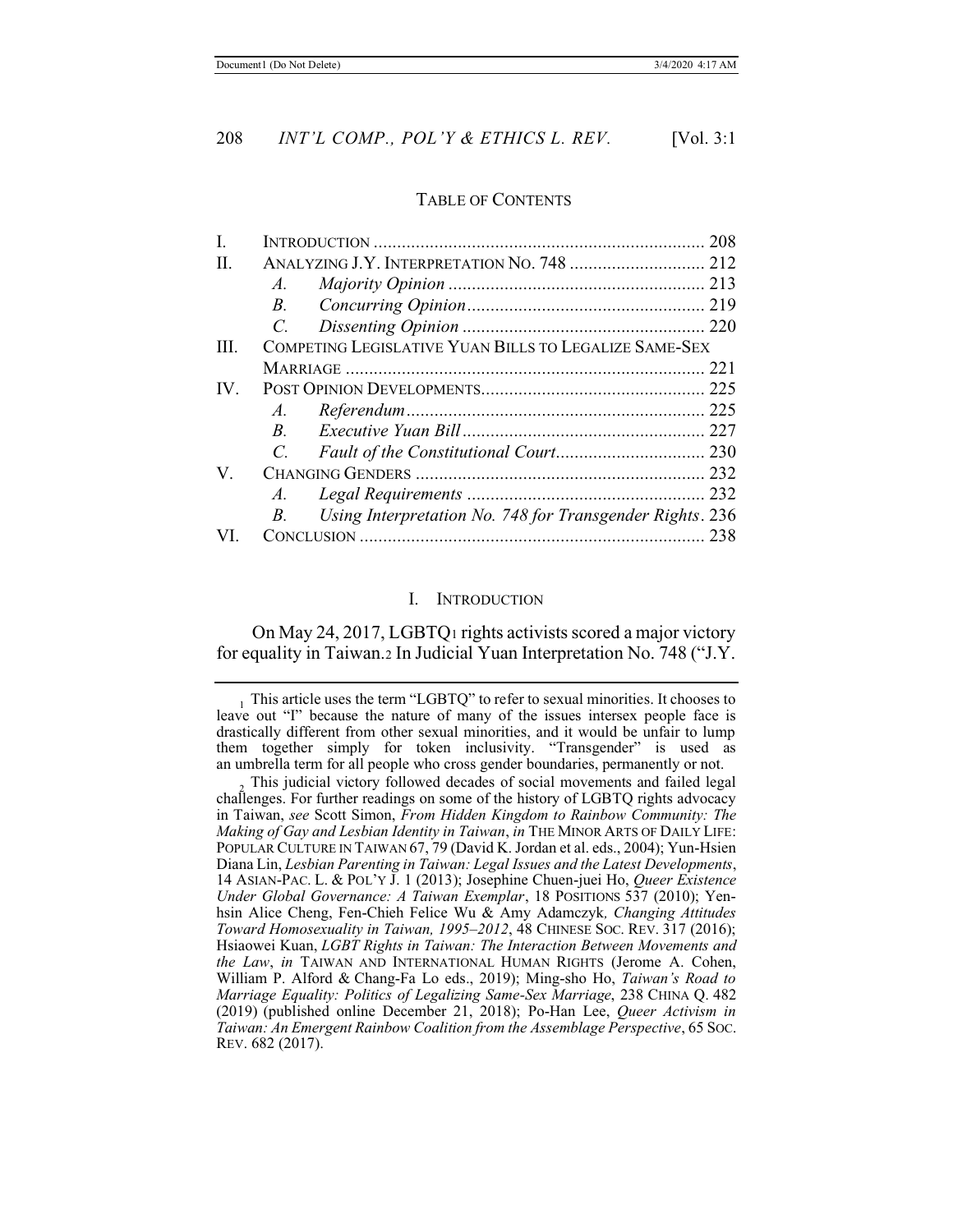Interpretation No. 748"), the country's Constitutional Courts ruled that the Civil Code's restriction of marriage to solely be between one man and one woman violated the Constitution,4 and as a result, same-sex marriage was legalized.5 The Court offered a grace period of two years for the Legislative Yuan, the Taiwanese legislature, to pass a bill enshrining this right in the law.6 The Constitutional Court warned that if no law were passed within two years, same-sex marriage would automatically be legal under the existing Civil Code.7

The Legislative Yuan stalled on the issue. Though individual members from the majority Democratic Progressive Party ("DPP")<sup>8</sup> and the nascent New Power Party ("NPP") continued to advocate for the marriage equality bills they introduced prior to the Constitutional Court's decision, the DPP caucus whip refused to take an active role and instead deferred to the Executive Yuan, which also has the power to introduce legislation.9 Even President Tsai Ing-wen (also a DPP member), who campaigned on marriage equality in the 2014 election, remained equivocal with her support after the ruling just as she had been when similar legislation was introduced in 2016.10 As President,

<sup>6</sup> *Id.* <sup>7</sup> *Id.*

<sup>&</sup>lt;sup>3</sup>. The Constitutional Court is part of the Judicial Yuan, one of the five branches of government along with the Control Yuan, the Examination Yuan, the Legislative Yuan, and the Executive Yuan. The President, popularly elected, is the head of state and appoints the presidents of each Yuan. The president of the Executive Yuan is the Premier and oversees cabinet ministries, including the Ministry of the Interior, the Ministry of Justice, and the Ministry of Health and Welfare. For an introduction of the Taiwanese governmental structure, *see* DAFYDD FELL, GOVERNMENT AND POLITICS IN TAIWAN (2d ed. 2018).

<sup>4</sup> See generally ZHONGHUA MINGUO XIANFA (中華民國憲法) [Constitution of<br>Republic of China] (1947) (*available at* the Republic https://law.moj.gov.tw/ENG/LawClass/LawAll.aspx?pcode=A0000001).

<sup>,</sup>SHIZI NO. 748 JIESHI (釋字第748號解釋) [Judicial Yuan Interpretation No.<br>| (2017) Thereinafter J.Y. Interpretation No. 7481 *(available at* 748] (2017) [hereinafter J.Y. Interpretation No. 748] (*available* https://www.judicial.gov.tw/constitutionalcourt/EN/p03\_01.asp?expno=748).

<sup>8</sup> For a history of the Democratic Progressive Party, *see* DENNY ROY, TAIWAN: A POLITICAL HISTORY 152-82 (2002).

<sup>9</sup> Brian Hioe, *The Ball is Back in the DPP's Court Regarding Marriage Equality Taiwan*, NEW BLOOM, (May 25, 2017), *in Taiwan*, NEW BLOOM, (May 25, 2017), https://newbloommag.net/2017/05/25/marriage-equality-dpp-pressure/; Chen Weihan, *Same-Sex Marriage: Politicians Praise Ruling, Undecided on Next Step*, TAIPEI TIMES (May 25, 2017), http://www.taipeitimes.com/News/front/archives/2017/05/25/2003671246.

<sup>10</sup> Jiang Ho-ching, *Tsai's Worrisome Same-Sex Views*, TAIPEI TIMES (June 1, 2018),

http://www.taipeitimes.com/News/editorials/archives/2018/06/01/2003694087; M. Bob Kao, *Politics Dampens Hope for Marriage Equality in Taiwan*, EAST ASIA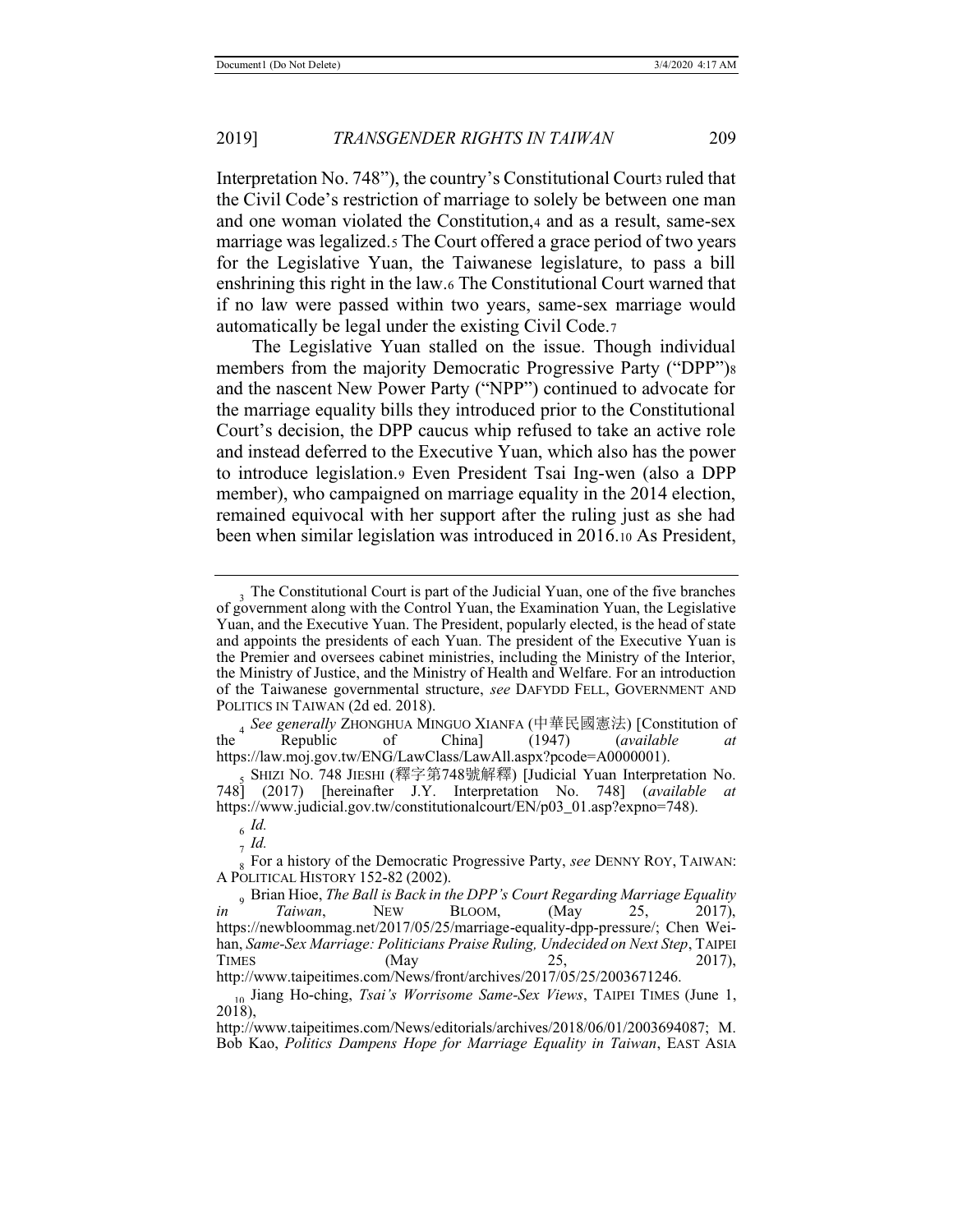she could have ordered the Executive Yuan to draft and refer a bill to the Legislative Yuan, and as the DPP chair she could have persuaded her party to prioritize the issue in the legislature, but she did neither.

As a result, this afforded space and time for anti-equality activists to continue their campaign against same-sex marriage despite the Court's ruling. Opponents of same-sex marriage were able to include anti-marriage public referendum propositions to be voted on alongside the local elections in November 2018, the results of which purportedly showed that the people of Taiwan were against marriage equality.<sup>11</sup> After the referendum, some opponents of marriage equality argued that the Legislative Yuan could only pass a civil union law, and not a marriage law, to abide by the public opinion shown by the referendum.12 There is, however, an argument to be made that such a law would not violate J.Y. Interpretation No. 748 because the Justices allowed the legislature to implement marriage equality as it best felt appropriate and did not specify the substantive meaning of equality.13 Forced by the vote, the Executive Yuan finally introduced legislation in February 2019 for subsequent deliberation by the Legislative Yuan.14 This bill, the Enforcement Act of Judicial Yuan Interpretation No. 748, included an enactment date of May 24, 2019, just meeting the two-year period mandated by J.Y. Interpretation No. 748;15 it passed the Legislative Yuan on May 17, 2019, was promulgated by President Tsai on May 22, 2019, and became effective on May 24, 2019.16

<sup>13</sup> *See infra* Part II(A).

<sup>14</sup> *See* Ku Chuan & Evelyn Kao, *Cabinet OKs Bill to Legalize Same-Sex Marriage*, CHINA POST (Feb. 21, 2019), https://chinapost.nownews.com/20190221- 514989 (explaining that all five branches of the government are allowed to draft legislation, but the Legislative Yuan is the only one that can pass them into law).

<sub>15</sub> SIFAYUAN SHIZI 748 HAO JIESHI SHIXINGFA (司法院釋字748號解釋施行法) [Enforcement Act of Judicial Yuan Interpretation No. 748].

FORUM (Dec. 9, 2016), http://www.eastasiaforum.org/2016/12/09/politicsdampens-hope-for-marriage-equality-in-taiwan/; Bob Kao, *What's Next After Saturday's Marriage Equality Rally in Taiwan?*, KETAGALAN MEDIA (Dec. 11, 2016), https://www.ketagalanmedia.com/2016/12/11/whats-next-after-saturdaysmarriage-equality-rally-in-taiwan/.

<sup>&</sup>lt;sup>11</sup> Chris Horton, *Taiwan Asked Voters 10 Questions. It Got Some Unexpected Answers, N.Y.* TIMES (Nov. 26, 2018), *Answers*, N.Y. TIMES (Nov. 26, 2018), https://www.nytimes.com/2018/11/26/world/asia/taiwan-election.html.

<sup>12</sup> Yu Hsiao-han & Chung Yu-chen, *Conservative Groups Slam Cabinet's Draft Marriage*, https://chinapost.nownews.com/20190221-515007.

<sup>&</sup>lt;sup>16</sup> Executive Yuan, *Same-Sex Marriage Law to Go into Effect Tomorrow*,<br>
ECUTIVE YUAN PRESS RELEASES (May 23, 2019), **EXECUTIVE**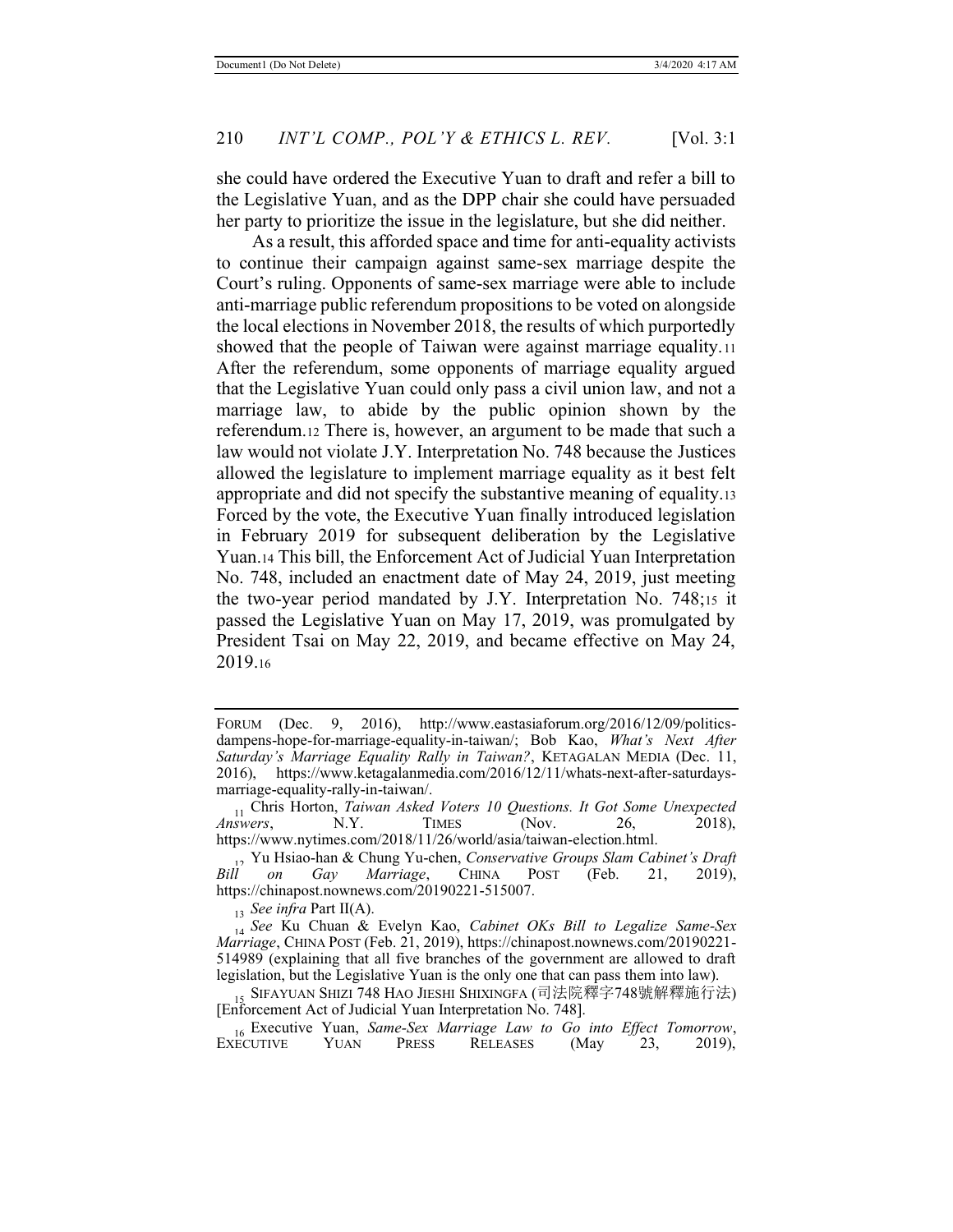Ming-Sung Kuo and Hui-Wen Chen's 2017 article17 likening J.Y. Interpretation No. 748 to the watershed American racial integration case *Brown v. Board of Education*<sup>18</sup> warned that "it remains to be seen whether following J.Y. Interpretation No. 748, the [Constitutional] Court] will achieve what the Court in *Brown* fell short of ...."<sup>19</sup> *Brown* generated a great deal of political backlash in the United States, and the repercussions of that backlash were still felt decades later due to resistance by local communities and school districts, who dragged their feet in regard to integration.20 Though the Legislative Yuan abided by the deadline of May 24, 2019 to formalize same-sex marriage imposed by the Constitutional Court, it also remains to be seen whether there will be obstacles blocking same-sex couples from registering their marriages and enjoying all of the rights enjoyed by heterosexual couples through legal manoeuvres or extrajudicial means.21

Now, while ensuring the continued freedom to enter into samesex marriages after its enshrinement in black letter law, it is critical for LGBTQ rights advocates to devote their attention to determining new goals for the LGBTQ community and addressing other issues that the community faces. In addition to continuing to combat *de facto* discrimination in education and employment settings, which are already protected by anti-discrimination laws, activists must also advocate for equality in other legally unprotected areas which include, but are not limited to: public accommodations, housing, and other everyday forms of discrimination. Existing frameworks and tactics must also be re-evaluated because the prioritization of same-sex marriage in the LGBTQ rights movement is a recent phenomenon that, by itself, does not address the marginalization of feminist and queer voices that dispute the privileging of marriage, oppose the oppression

https://english.ey.gov.tw/Page/61BF20C3E89B856/edc61e2f-af8f-45f3-933b-682546c0e0d9.

<sup>17</sup> Ming-Sung Kuo & Hui-Wen Chen, *The Brown Moment in Taiwan: Making Sense of the Law and Politics of the Taiwanese Same-Sex Marriage Case in a Comparative Light*, 31 COLUM. J. ASIAN L. 72 (2017).

<sup>18</sup> *Brown v. Bd. of Edu.*, 347 U.S. 483 (1954).

<sup>19</sup> Kuo & Chen, *supra* note 17, at 148-49.

<sup>20</sup> *See* BRIAN J. DAUGHERITY, CHARLES C. BOLTON (EDS.), WITH ALL DELIBERATE SPEED: IMPLEMENTING BROWN V. BOARD OF EDUCATION (2008).

<sup>21</sup> *See* Carlos A. Ball, *The Backlash Thesis and Same-Sex Marriage: Learning from Brown v. Board of Education and Its Aftermath*, 14 WM. & MARY BILL RTS.J. 1493 (2006); Tiffany C. Graham, *Obergefell and Resistance*, 84 UMKC L. REV. 715 (2016); Adam Deming, *Backlash Blunders: Obergefell and the Efficacy of Litigation to Achieve Social Change*, 19 U. PA. J. CONST. L. 271 (2016).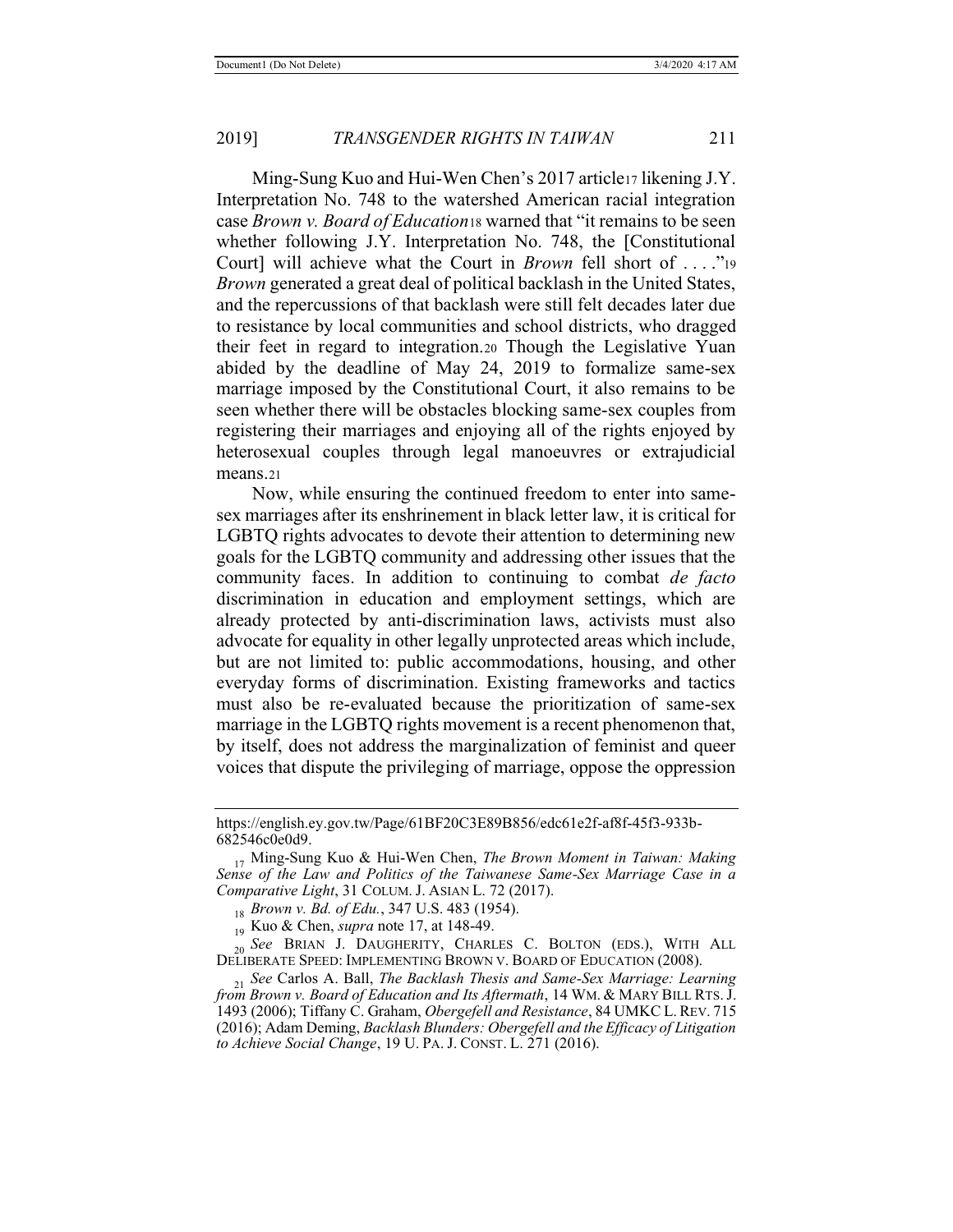of the institution of marriage, disapprove of the association of marriage and parenthood, and condemn the discrimination of nonmarital relationships.22

It is time to focus on marginalized subgroups within the alreadymarginalized LGBTQ community, and this article argues that addressing the plight of transgender persons in Taiwan is both a necessary and good jumping-off point. Transgender persons currently face oppressive hurdles in order to change their gender, as they must undergo surgery to remove their reproductive organs if they want to be legally recognized as the gender with which they most identify.23 While J.Y. Interpretation No. 748 specifically focused on the issue of same-sex marriage, the language in the majority opinion may assist in eliminating the state-sponsored violence of mandatory surgery that transgender persons face.24

Part II of this article discusses the Court's decision in J.Y. Interpretation No. 748, along with the concurring and dissenting opinions. Part III examines the same-sex marriage bills proposed by legislators, prior to the Constitutional Court judgment, and the responses by opponents of same-sex marriage and other parts of the Taiwanese government. Part IV discusses the developments subsequent to the Constitutional Court's ruling, including the antiequality referendum and legislation introduced by the Executive Yuan. Part V discusses the legal burdens facing transgender persons who wish to legally change their genders and suggests the role J.Y. Interpretation No. 748 can play in eliminating the onerous requirements on legal recognition of transgender persons and allowing those persons to live with dignity and freedom.

#### II. ANALYZING J.Y. INTERPRETATION NO. 748

J.Y. Interpretation No. 748 was handed down by the Constitutional Court on May 24, 2017, with the opinion released three months after a hearing was held on March 24, 2017 by a panel of fourteen of the fifteen Justices that comprise the Constitutional

<sup>22</sup> *Chao-Ju Chen, Migrating Marriage Equality without Feminism: Obergefell v. Hodges and the Legalization of Same-Sex Marriage in Taiwan*, 52 CORNELL INT'L L. J. (forthcoming 2019).

<sup>23</sup> Chih-hsing Ho, *Taiwan*, *in* THE LEGAL STATUS OF TRANSSEXUAL AND TRANSGENDER PERSONS 425, 427 (Jens M. Scherpe ed., 2015).

<sup>24</sup> *See infra* Part II(A).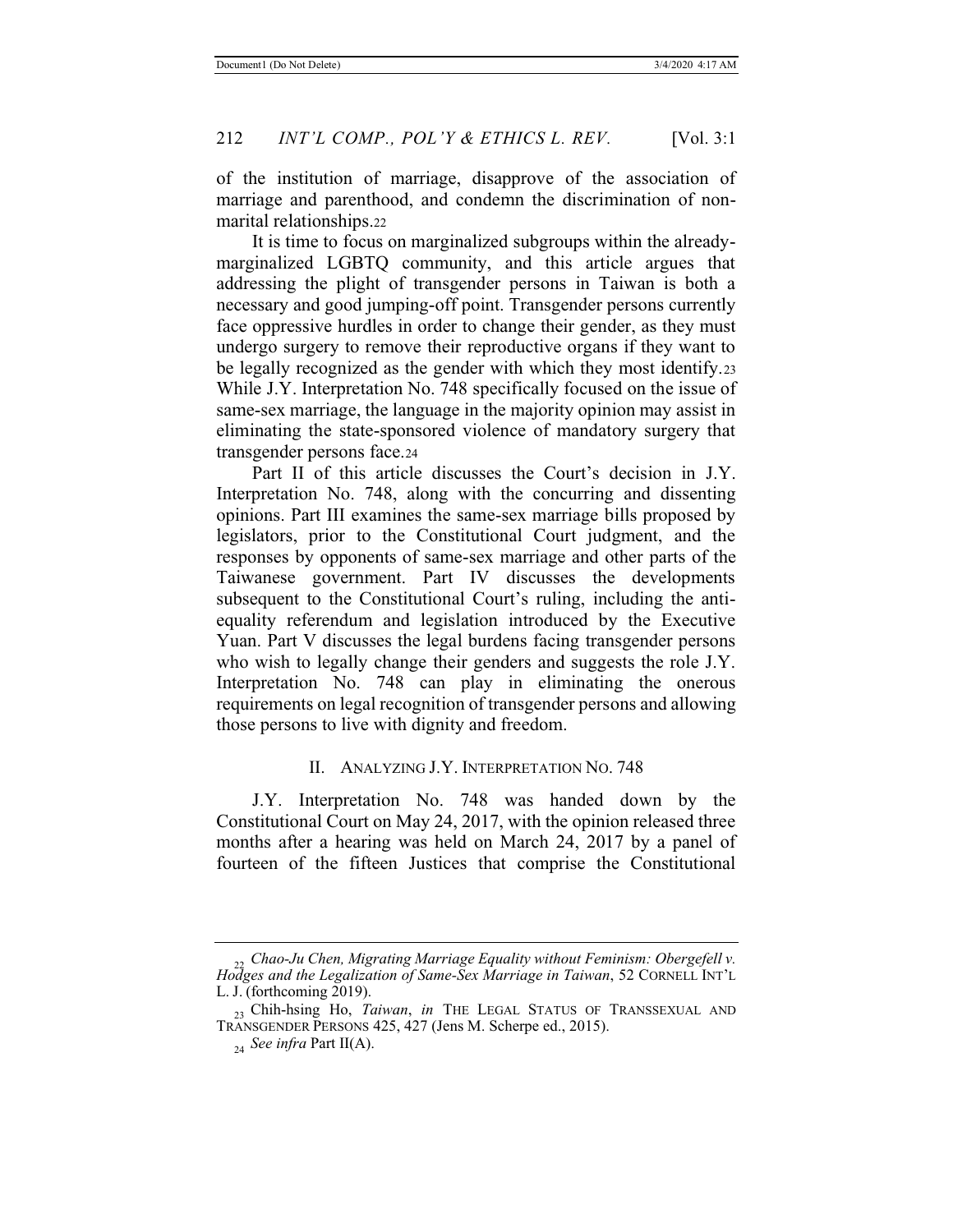Court.25 This case was a consolidation of two cases that sought constitutional interpretation of the Civil Code's Marriage Chapter, which limited marriage to between a man and a woman.26 In the first case, the plaintiff was a long-time LGBTQ activist, Chi Chia-Wei, who had been advocating for marriage equality in Taiwan since the 1980s.27 Chi was represented by Victoria Hsu of the Taiwan Alliance to Promote Civil Partnership Rights ("TAPCPR"), which is the main public interest organization that led the fight for marriage equality.28 The other plaintiff was the Taipei City Government, which received more than 300 requests for registration of same-sex marriages in two years.29 As the Household Registration Office of the city government was forced to reject the requests because the law only allowed it to register marriages between a man and a woman, the city government sought guidance from the Court.30 Along with the majority opinion , a concurring and dissenting opinion were also filed.

### *A. Majority Opinion*

The Court framed the issue in J.Y. Interpretation No. 748 as follows:

Do the provisions of Chapter II on Marriage of Part IV on Family of the Civil Code, which do not allow two persons of the same sex to

<sup>25</sup> J.Y. Interpretation No. 748, *supra* note 5. Justice Remington Huang recused himself because he is married to Yu Mei-nu, the DPP legislator who had been advocating for marriage equality in the Legislative Yuan. *See infra* Part III. The votes of the Justices of the Constitutional Court are not made public, but according to Article 14 of the SIFAYUAN DAFAGUAN SHENLIANJIANFA (司法院大法官審理案 件法) [Constitutional Interpretation Procedure Act], two-thirds of the Justices present must agree for a constitutional interpretation to be released. Therefore, at least nine of the fourteen Justices were in full support of the majority opinion.

 $_{26}$  Min Fa (民法) [Taiwan Civil Code] arts. 972-1090 [hereinafter CIVIL CODE].

<sup>27</sup> M. Bob Kao, *The Same-Sex Marriage Battle in Its Historical Context*, THINKING TAIWAN (Dec. 23, 2014), http://thinking-taiwan.com/thinkingtaiwan.com/the-same-sex-marriage-battle-in-its-historical-context/index.html.

<sup>28</sup> For a history of the TAPCPR, *see* Victoria Hsiu-wen Hsu, *Colors of Rainbow, Shades of Family: The Road to Marriage Equality and Democratization of Intimacy in Taiwan*, 16 GEO. J. INT'L AFF. 154 (2015). *See also* Chen, *supra* note 22.

<sup>29</sup> Christie Chen, Chu Che-wei & Wang Yang-yu, *Taiwan Constitutional Court Hears Debate on Same-Sex Marriage (Update)*, FOCUS TAIWAN (Mar. 24, 2017), http://focustaiwan.tw/news/asoc/201703240029.aspx.

<sup>30</sup> For a brief overview of the arguments made by the parties, *see* David K.C. Huang, *The Court and the Legalisation of Same-Sex Marriage: A Critical Analysis of the Judicial Yuan Interpretation No. 748 [2017]*, 16 U. PA. ASIAN L. REV. 63, 76- 82 (2019).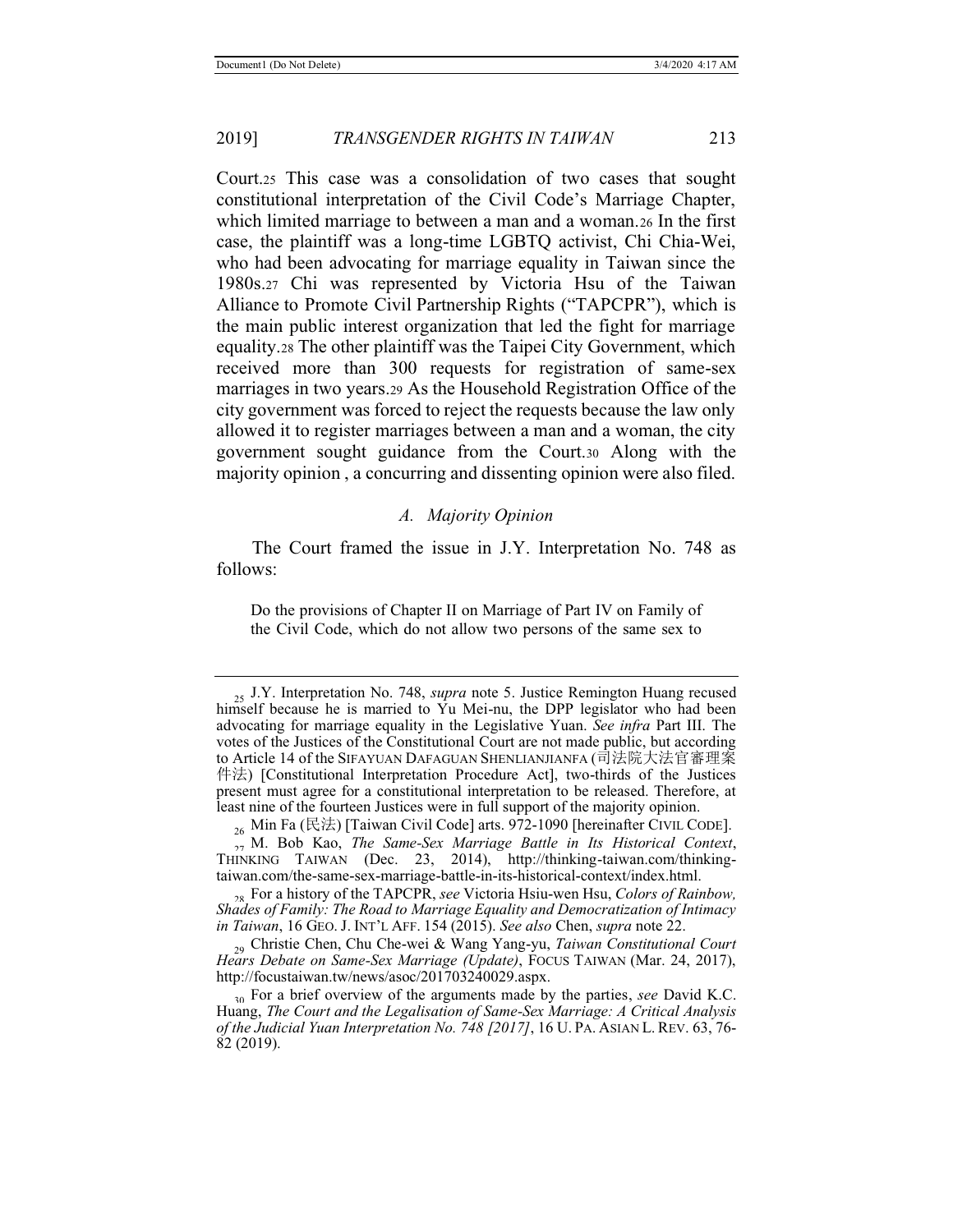create a permanent union of intimate and exclusive nature for the purpose of living a common life, violate the Constitution's guarantees of freedom of marriage under Article 22 and right to equality under Article 7?31

Though the Marriage Chapter of the Civil Code does not explicitly define marriage as between a man and a woman, it does use the terms "man and woman," or "husband and wife," throughout the section of the statute.32 To confirm that the provisions were only intended for heterosexual couples, the Ministry of Justice ("MOJ") released a memo in 1994 affirming that it interpreted the Civil Code as only applicable to heterosexual couples.33 The Court held that the Civil Code provisions governing marriages, which prohibited samesex couples from marrying, were unconstitutional violations of both Article 22, which protects marriage as a fundamental right, and Article 7, the equality provision of the Constitution.34 Article 7 states: "All citizens of the Republic of China, irrespective of sex, religion, race, class, or party affiliation, shall be equal before the law;" and Article 22 states: "[a]ll other freedoms and rights of the people that are not detrimental to social order or public welfare shall be guaranteed under the Constitution."<sup>35</sup>

The Court further held that:

The authorities concerned shall amend or enact the laws as appropriate in accordance with the ruling of this Interpretation within two years from the date of the announcement of this Interpretation. It is within the discretion of the authorities concerned to determine the formality for achieving the equal protection of the freedom of marriage. If the authorities concerned fail to amend or enact the laws as appropriate within the said two years, two persons of the same sex

<sup>31</sup> J.Y. Interpretation No. 748, *supra* note 5, ¶ Issue.

<sup>32</sup> CIVIL CODE, *supra* note 26, ARTS. 972-1090.

 $\frac{1}{33}$  Memorandum from Ministry of Justice to public (May 14, 2012) (on file with author). The letter states: "In our Civil Code, there is no provision expressly mandating the two parties of a marriage be one male and one female. However, scholars in our country agree that the definition of marriage must be 'a lawful union between a man and a woman for the purpose of living together for life.' Some further expressly maintain that the same-sex union is not the so-called marriage under our Civil Code . . . . Many provisions of Part IV on Family in our Civil Code are also based on the concept of such opposite-sex union .... Therefore, the so-called 'marriage' under our current Civil Code must be a union between a man and a woman, and does not include any same-sex union." *Id.*

<sup>34</sup> Constitution of the Republic of China, *supra* note 4, at art. 7, 22. 35 *Id.*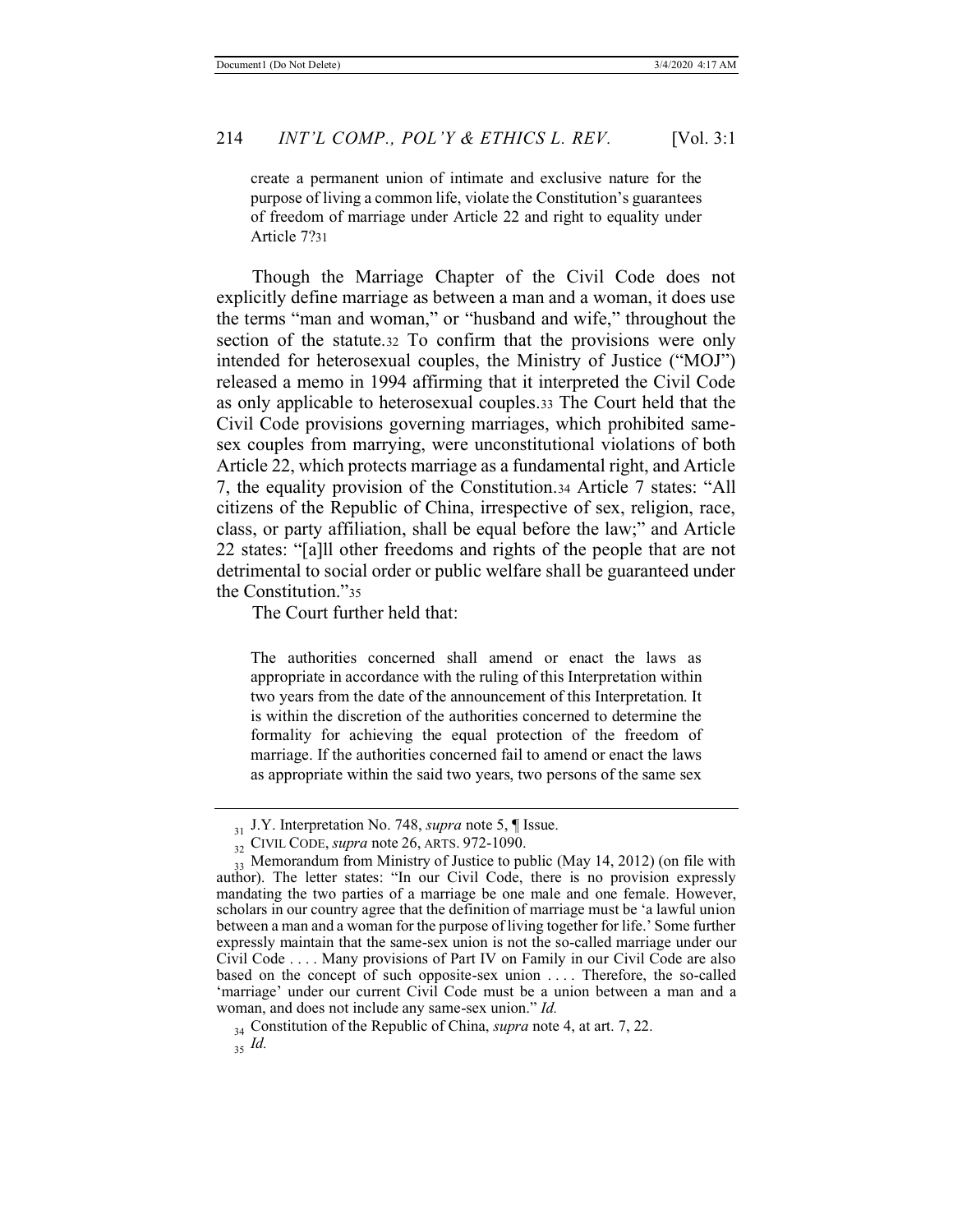who intend to create the said permanent union shall be allowed to have their marriage registration effectuated at the authorities in charge of household registration, by submitting a written document signed by two or more witnesses in accordance with the said Marriage Chapter.36

The "authorities concerned" referred to in the opinion is the Legislative Yuan, which was given two years by the Constitutional Court to amend the law to comply with this ruling.37 As the opinion was released on May 24, 2017, the legislature had until May 24, 2019 to make the necessary amendments. Though grace periods are not unprecedented in Judicial Yuan Interpretations, the Court was not obligated to provide the Legislative Yuan with one and could alternatively have given a much more limited grace period.38 It is plausible that the two-year period was a compromise by the Justices to ensure that the majority opinion would be supported by as many Justices as possible and to limit the number of concurring and dissenting opinions to one each. There was reportedly at least one more Justice who disagreed with the decision of the Court but refrained from issuing an opinion.39 Other Justices were also persuaded to withdraw their separate opinions to retain the robust support of the majority opinion.40 What precisely the majority had to concede is unknown, but the two-year grace period appears to be one of the likely concessions.

The majority opinion's rationale for the grace period was that "[g]iven the complexity and controversy surrounding this case, longer deliberation time for further legislation might be needed."41 This reason appears to be suspect, as multiple marriage equality bills were already drafted before the Court opinion and were even deliberated upon in the Judiciary and Organic Laws and Statutes Committee of the Legislative Yuan.42 Additionally, there was already precedent at the local level in Taiwan treating same-sex couples equally as heterosexual couples, as a majority of the local governments had been

<sup>36</sup> J.Y. Interpretation No. 748, *supra* note 5, ¶ Holding.

<sup>37</sup> *See* J.Y. Interpretation No. 748, *supra* note 5.

<sup>38</sup> Huang, *supra* note 30, at 83. ("[T]he Justices are constitutionally powerful enough to unilaterally decide the proper form of the legalization of same-sex union.").

<sup>39</sup> Kuo & Chen, *supra* note 17, at 129.

<sup>40</sup> *Id.*

<sup>41</sup> J.Y. Interpretation No. 748, *supra* note 5, ¶ 17.

<sup>42</sup> *See infra* Part III.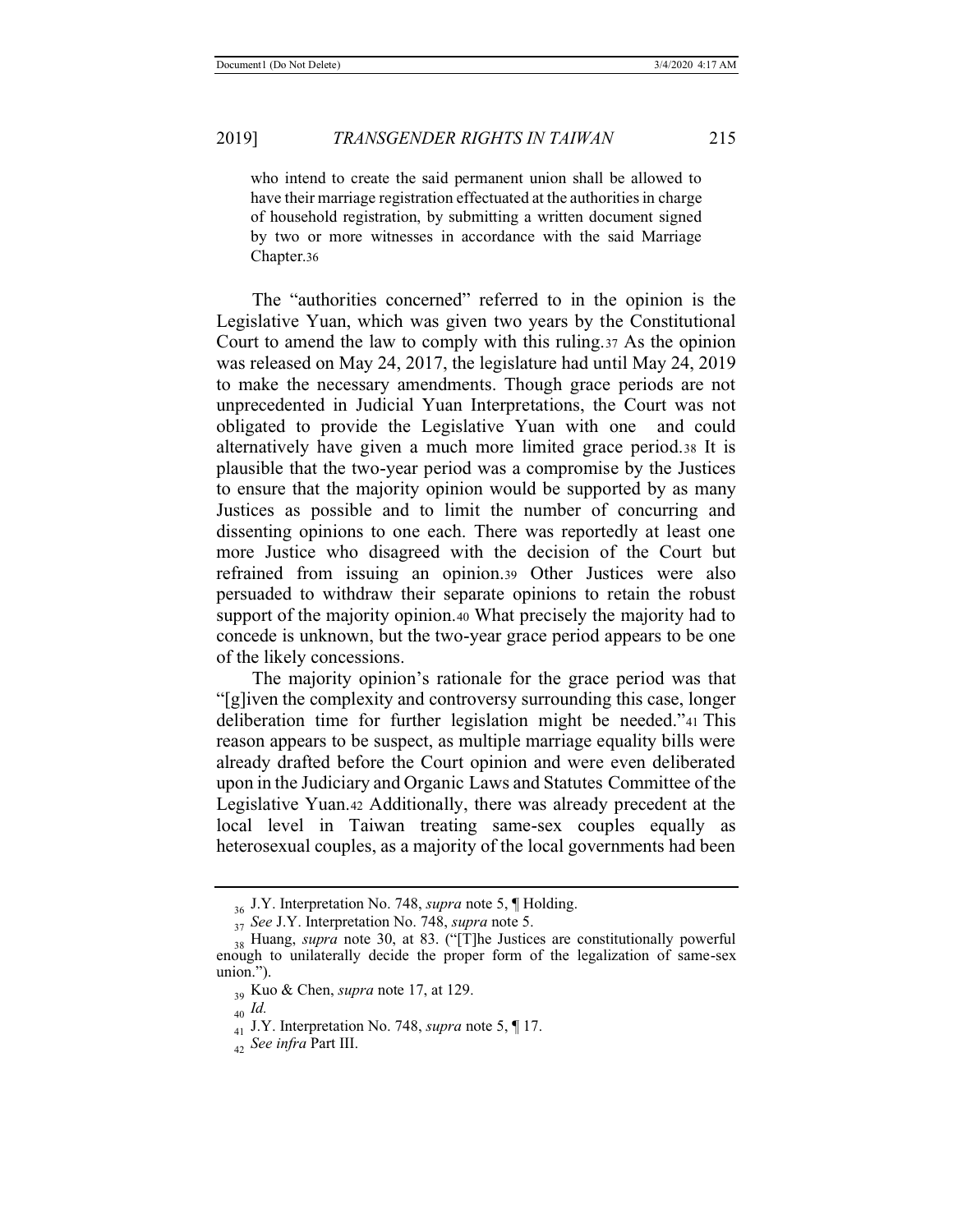registering same-sex couples by this time and offering them benefits previously only available to heterosexual couples.43 The first city to do so was Kaohsiung in 2015, and the practice gradually spread to eighteen of the twenty-two cities and counties in Taiwan.44 The rights attached to local same-sex couple registration differ in every jurisdiction and were limited to services provided by the local government.45 Nonetheless, the successful registration schemes and lack of significant opposition to them meant that the local governments were prepared to register same-sex couples for marriages from a bureaucratic standpoint.46 A two-year grace period for preparation should have been unnecessary.

Another possible concession the majority may have had to make was the lack of unequivocal language in the opinion as to the form of the bill the Legislative Yuan was required to pass.47 The Court deferred to the Legislative Yuan "to determine the formality for achieving the equal protection of the freedom of marriage,"48 which was vague and left room for the Legislative Yuan's discretion. The Court itself even offered possible routes, such as the "revision of the Marriage Chapter, enactment of a special Chapter in Part IV on Family of the Civil Code, enactment of a special law, or other formality."<sup>49</sup> Chi, the TAPCPR, and their allies advocated for true equality, which in their perspective meant that same-sex couples would be able to marry using the same law as heterosexual couples—the Marriage Chapter of the Civil Code—to ensure equal protection.50 Yet, the possibility of the enactment of a separate chapter in the Civil Code, or even a completely separate law, meant that the name of the union could be "civil union," "civil partnership," or another designation that

<sup>43</sup> Elaine Jeffreys & Pan Wang, *Pathways to Legalizing Same-Sex Marriage in China and Taiwan: Globalization and "Chinese Values"*, *in* GLOBAL PERSPECTIVES ON SAME-SEX MARRIAGE: A NEO-INSTITUTIONAL APPROACH 197, 211 (Bronwyn Winter, Maxime Forest & Réjane Sénac eds., 2018); Liu Li-jung, Liu Kuan-ting & Evelyn Kao, *3,951 Same-Sex Couples Registered as Partners in Taiwan*, FOCUS TAIWAN (Dec. 9, 2018), http://focustaiwan.tw/news/asoc/201812090004.aspx.

<sup>44</sup> *Id.*

<sup>45</sup> *Id.*

<sup>46</sup> *Id.*

<sup>47</sup> *See generally* J.Y. Interpretation No. 748, *supra* note 5.

<sup>48</sup> J.Y. Interpretation No. 748, *supra* note 5, at 1.

<sup>49</sup> *Id.* at 3.

<sup>50</sup> Petition of Huei-Tai-12674 filed by Chia-Wei Chi and Huei-Tai-12771 filed by the Taipei City Government, 2017 CHINESE (TAIWAN), *available at* https://www.judicial.gov.tw/constitutionalcourt/FYDownload.asp?fileguid=000555 -NV5TV.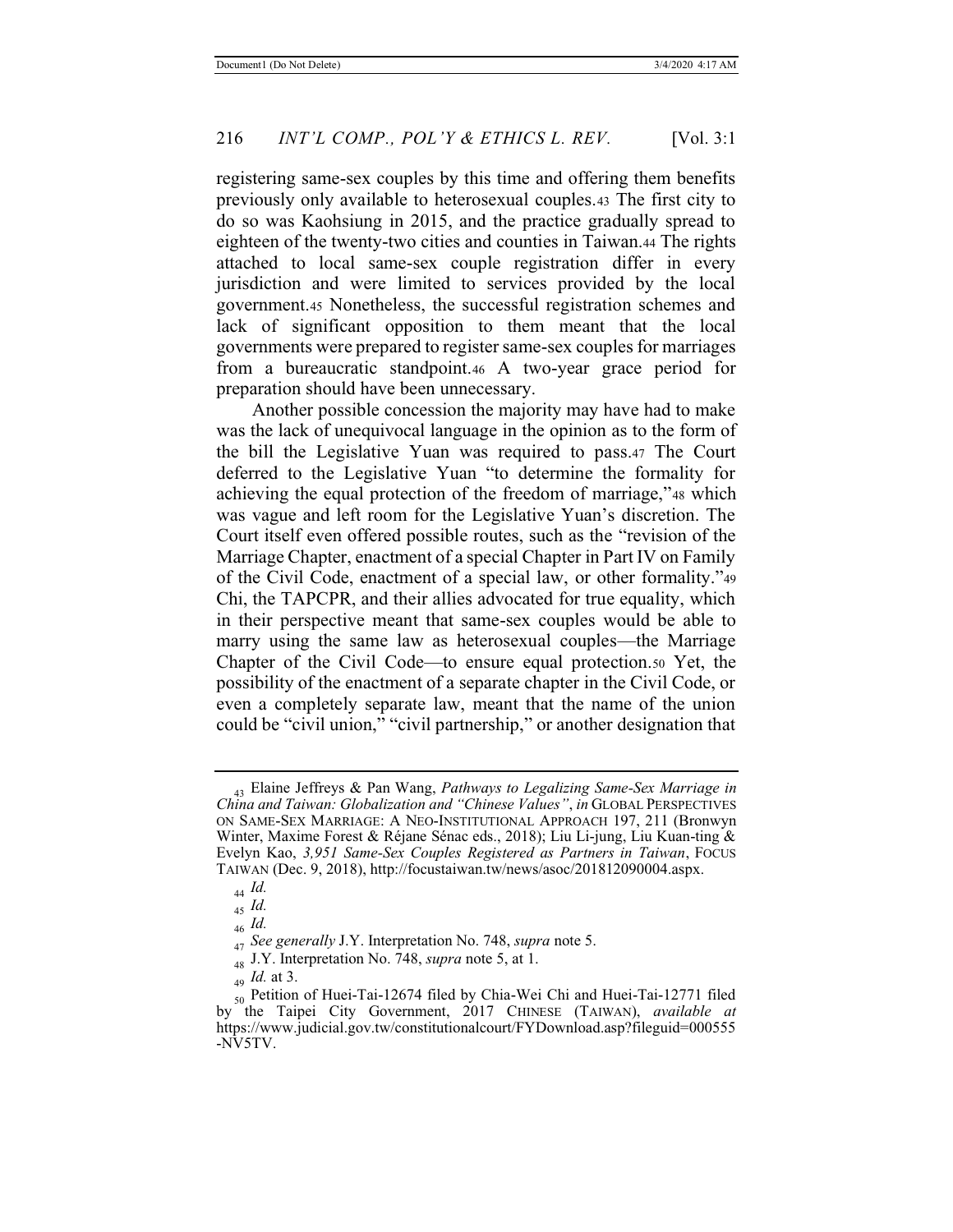eschews the term "marriage." If the separate law were to grant equal substantive rights, having a distinct law may not be an issue. However, if the label and substantive rights differ from current marriage laws, then one may question whether marriage equality would actually be attained.51

Although the Court found that the Civil Code violated the freedom of marriage, it did not actually define the term marriage in the opinion.52 Even when finding that same-sex couples also have the right to marriage, it never mandated that the right must have the same nomenclature.53 The opinion also never stated that all the substantive rights must be identical for heterosexual couples and same-sex couples.54 Given that the Court formulated the legal issue as about the right of "two persons of the same sex to create a permanent union of intimate and exclusive nature for the purpose of living a common life," read restrictively, the Court's formulation does not explicitly concern the substantive rights of the two people in that permanent, intimate, and exclusive union.55 Thus, one could conclude that a civil union that allows the same-sex couple to have a partnership that is permanent, intimate, and exclusive would be sufficient to meet the constitutional requirement set out by the Court. Concerns over a more restricted construction of the Court's opinion were alleviated by the fact that, per Court order, same-sex couples would be able to utilize existing law to marry and "be accorded the status of a legally-recognized couple, and then enjoy the rights and bear the obligations arising on couples," in the event that the legislature did not pass subsequent legislation codifying the opinion in J.Y. Interpretation No. 748 within the allotted grace period.56 It is worth noting that the Court used unequivocal language when discussing the rights of same-sex couples who marry based on existing law, but left such details to the Legislature Yuan for the law it is required to pass.57 When there are two options where strong language is used in one but absent in the other, one possible interpretation is that it was purposefully excluded

<sup>51</sup> Calum Stuart, *Taiwan's Proposal of a Separate Same-Sex Marriage Law Angers Equality Campaigners*, GAY STAR NEWS (Dec. 1, 2018, 2:50 PM), https://www.gaystarnews.com/article/taiwans-proposal-of-a-separate-same-sexmarriage-law-angers-equality-campaigners.

<sup>52</sup> *See* J.Y. Interpretation No. 748, *supra* note 5.

<sup>53</sup> *Id.*

<sup>54</sup> *Id.*

<sup>55</sup> *Id.* at ¶ Issue.

<sup>56</sup> *Id.* at ¶ 17.

<sup>57</sup> *See* J.Y. Interpretation No. 748, *supra* note 5.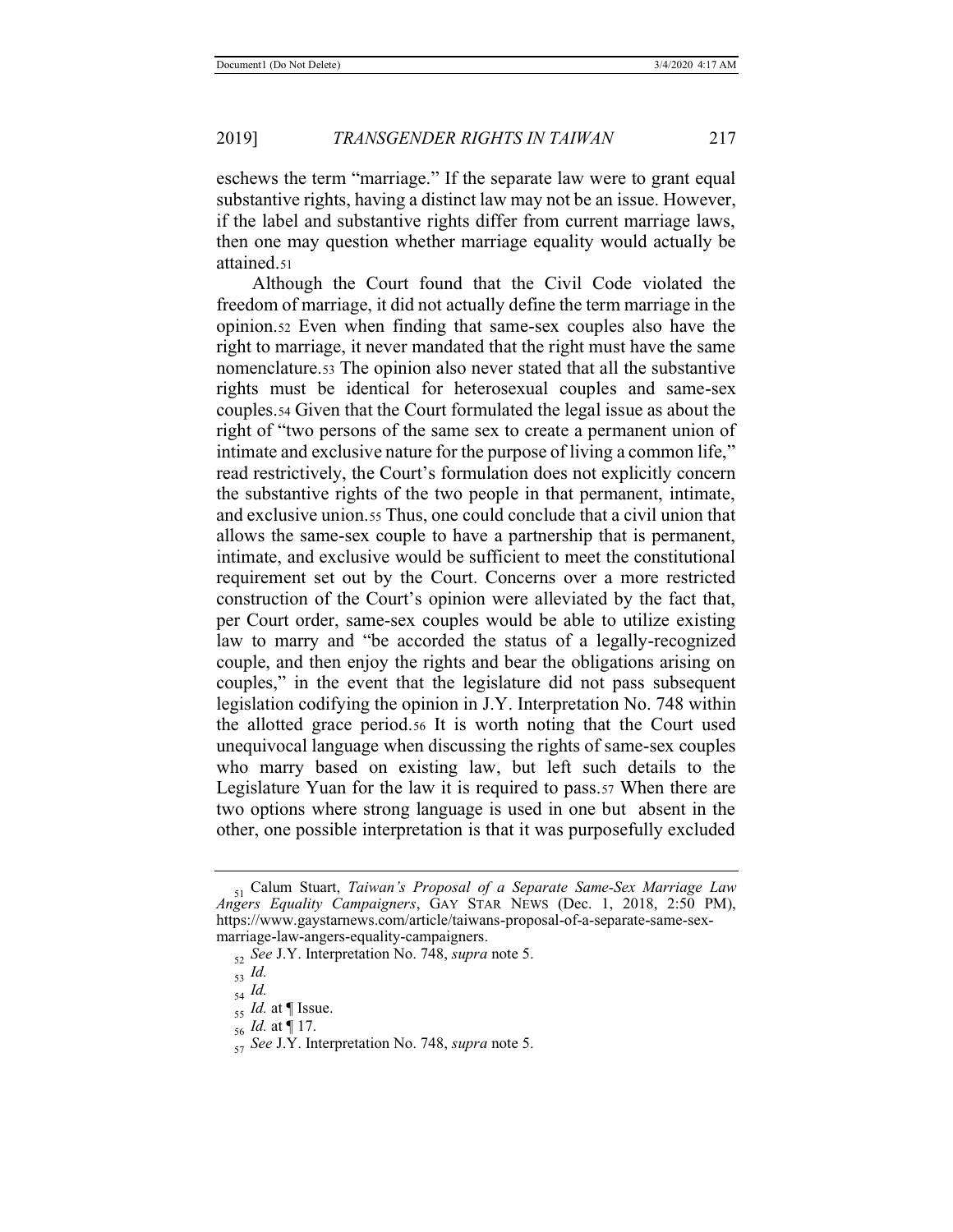in the latter. This absence of detail allows the legislature some degree of freedom to pick and choose which rights should be afforded to same-sex couples while still satisfying the holding of the opinion.

The Court also found that the Marriage Chapter of the Civil Code violated the equality provision of the Constitution as enshrined in Article 7.58 Although sexual orientation is not explicitly listed as one of the protected classes, the Court explained that the "classifications of impermissible discrimination set forth in the said Article are only illustrative, rather than exhaustive [and] [t]herefore, different treatment based on other classifications, such as disability or sexual orientation, shall also be governed by the right to equality under the said Article."59 Consequently, discrimination on the basis of sexual orientation, in this case allowing only heterosexual couples to marry, would violate the Constitution as LGBTQ persons are an immutable, insular class, and disparate treatment that does not pass heightened scrutiny would be unconstitutional.<sup>60</sup>

Important in this reasoning was the Court's explanation that the five classifications explicitly listed in the Constitution—sex, religion, race, class, or party affiliation—are not exhaustive.61 This provided space for the Court to add sexual orientation as a class instead of treating sexual orientation discrimination as gender discrimination. This part of the opinion shows the Court's willingness to go beyond the text to prohibit discrimination based on immutable characteristics that were not contemplated when the Constitution was drafted.62

While the Court was somewhat ambiguous in its discussion of the freedom of marriage and what it substantively entails, the Court appeared to have done the opposite when discussing the equality provision of the Constitution.63 Nonetheless, the ambiguity of the Court's opinion on the rights associated with marriage provided space for debate and multiple interpretations, which allowed opponents of same-sex marriage to repudiate legislation meant to effectuate the Court's holding and then additionally provided these opponents with ammunition to introduce referendum propositions with the intent of

<sup>58</sup> J.Y. Interpretation No. 748, *supra* note 5, ¶ Holding.

<sup>59</sup> *Id.* at ¶ 14.

<sup>60</sup> *Id.* at ¶ 15.

<sup>61</sup> *Id.* at ¶ 14.

<sup>62</sup> *Id.* at ¶ Holding.

<sup>63</sup> *See* J.Y. Interpretation No. 748, *supra* note 5.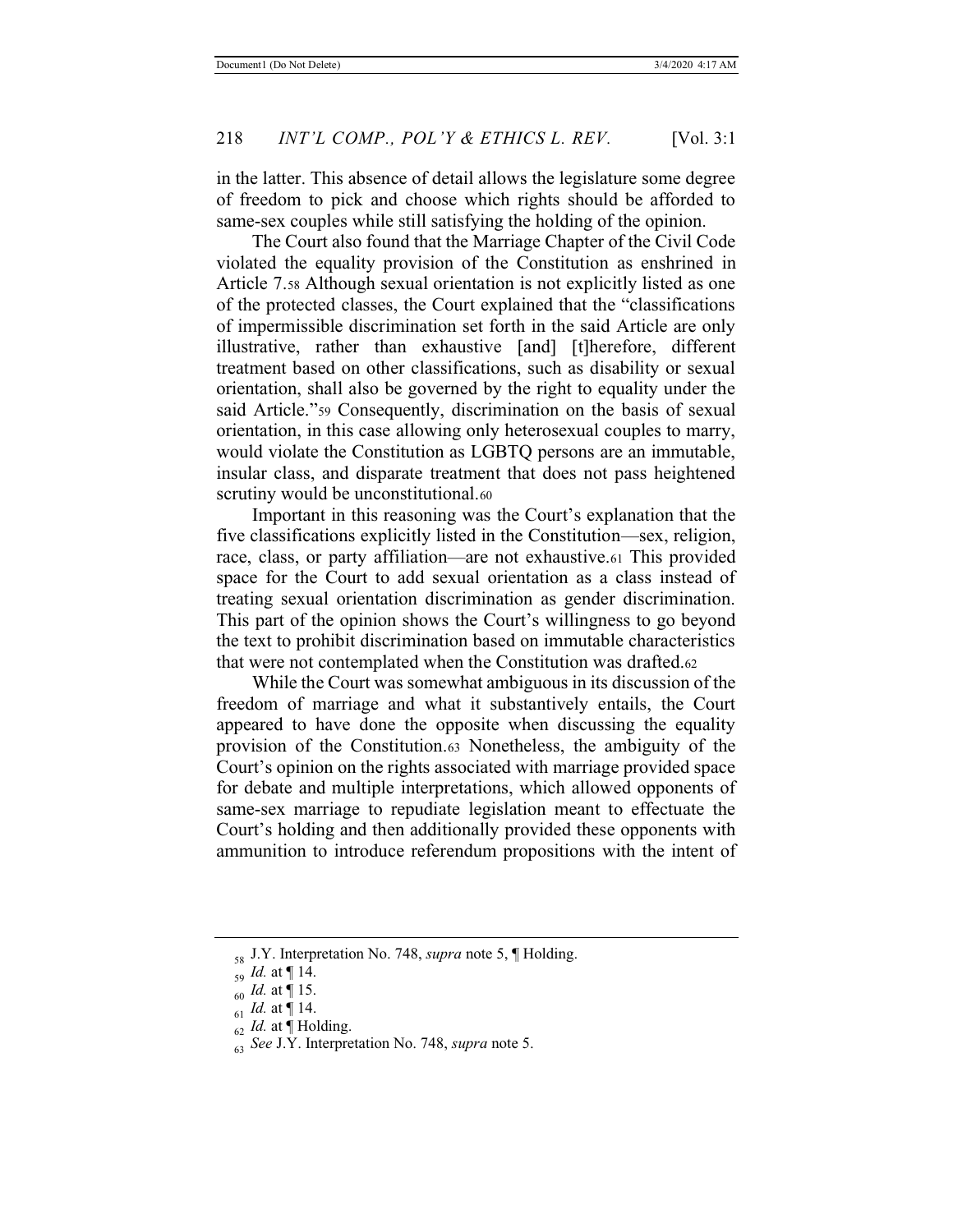passing legislation that would fulfill the Constitutional Court's order to pass legislation but in the narrowest sense possible.64

# *B. Concurring Opinion*

The concurring opinion was written by Justice Huang Horng-Shya ("Justice Huang"). Kuo and Chen assert that "[the opinion] is concurring only in name . . . [as] Justice Huang dissents from not only the majority's reasoning but also the entire result."65 David Huang, on the other hand, notes that "Justice Huang Horng-Shya clearly announced that she voted to legalise same-sex unions, albeit with ambiguity about the form of legislation."66 The fact that Justice Huang's opinion was interpreted so disparately is not surprising, as it reads like a letter to the people of Taiwan as she specifically addresses the two sides and, at certain portions, seems to resemble more rambling than legal analysis. Though Justice Huang did ultimately say same-sex marriage should be legalized, she did not find the freedom of marriage argument convincing because she did not believe freedom of marriage can be applied to same-sex couples if the definition of marriage, which is heterosexual as supported by tradition, was not redefined by the majority opinion.67 Furthermore, Justice Huang asserted that she believed men and women are inherently different, and, as the composition of same-sex marriages would lack that inherent difference, would thus be by nature different than heterosexual marriages.68 Ultimately, Justice Huang appeared to find that same-sex unions, and not necessarily marriage, should be legal based on the equal right to form stable unions.69 Refusing to find a fundamental right to same-sex marriage, she noted that this was a political question best left for the Legislative Yuan.70 Thus, as her unwillingness to go as far as the majority and infer a constitutional right to same-sex marriage coincided with her agreement in judgment, Justice Huang might have felt compelled to differentiate her opinion in a separate concurrence.

<sup>64</sup> *See infra* Part IV(A).

<sup>65</sup> Kuo & Chen, *supra* note 17, at 129.

<sup>66</sup> Huang, *supra* note 30, at 92.

<sup>67</sup> J.Y. Interpretation No. 748, *supra* note 5 (Huang, J., concurring).

<sup>68</sup> *Id.*

<sup>69</sup> *Id.*

<sup>70</sup> Huang, *supra* note 30, at 93.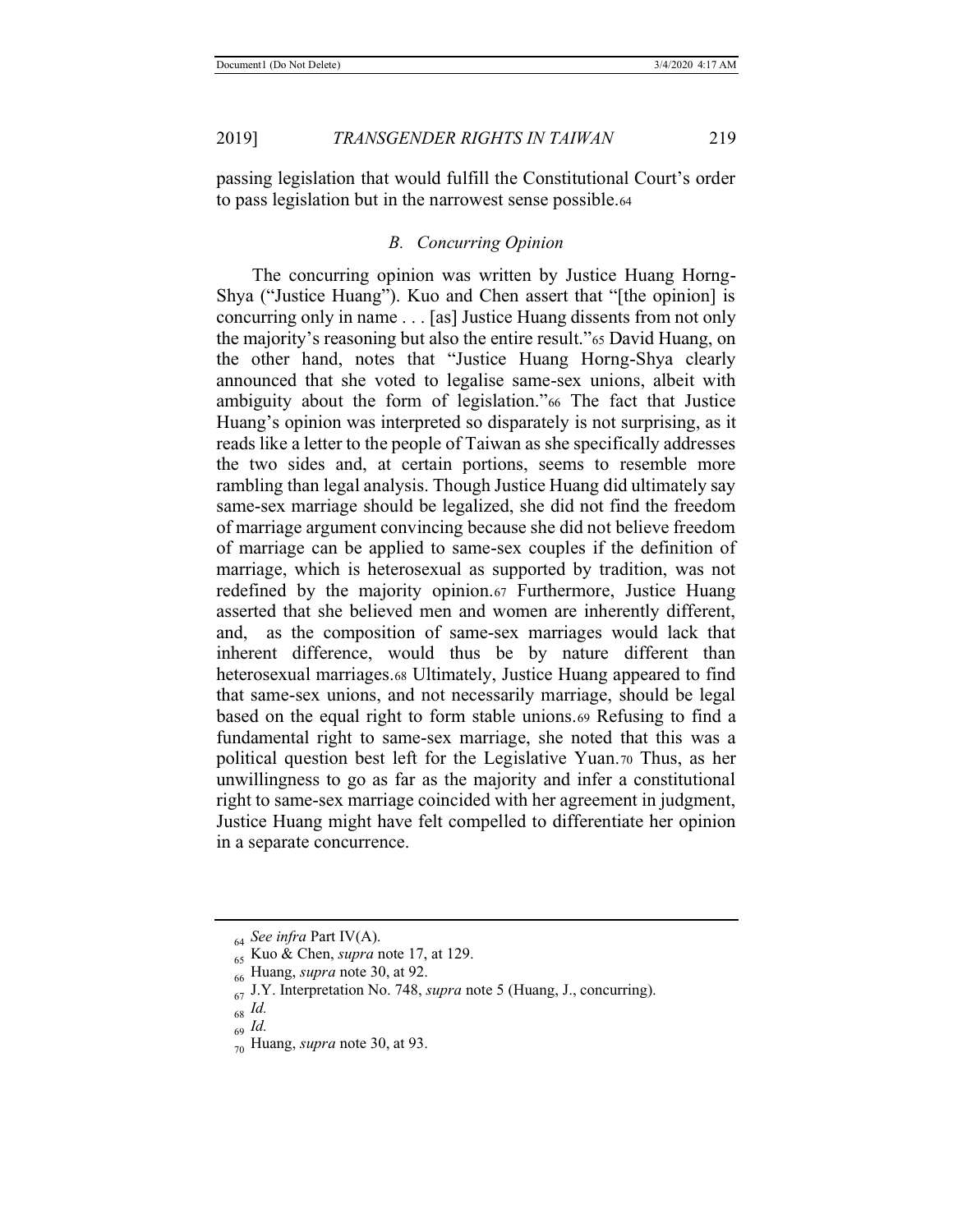# *C. Dissenting Opinion*

Justice Wu Chen-Huang ("Justice Wu") wrote the dissenting opinion and held that "the freedom of marriage protected by the Constitution of 1947 is limited to heterosexual unions, and any change in the definition of marriage should be decided democratically."<sup>71</sup> Justice Wu asserted that marriage is an institution with "deep-rooted social and cultural connotations," and as such, it was important for the Court not to foist what was understood as a global progressive trend onto a population that might not have been socially or culturally ready to accept same-sex marriage.72 In any case, Justice Wu went on to argue that viewing same-sex marriage, generally, as a global trend had its own problems, as there was no international consensus of same-sex marriage as a fundamental right—for example, only 21 out of 193 recognized countries actually afford such rights to same-sex couples.73 Justice Wu also listed various international instruments including the Universal Declaration of Human Rights, International Covenant on Civil and Political Rights, the European Convention for the Protection of Human Rights and Fundamental Freedoms, and the American Convention on Human Rights, to show that none of them mandate same-sex marriage.74 Thus, for the aforementioned reasons, Justice Wu found that there was no valid justification for believing that Taiwan should be obligated to legalize same-sex marriage.75 Justice Wu also opined that one of the cornerstones of marriage is procreation, and as same-sex couples cannot procreate, they should not be afforded such a right.76 To counter the argument that heterosexual couples may choose to not have children, Justice Wu asserted that this would be an individual choice, whereas same-sex couples would not even have the choice.77 However, this justification necessarily undermines itself and underlines its own inconsistencies, because the existence of a choice not to procreate should necessarily imply that procreation is not a cognizable "cornerstone" of marriage. Unfortunately, Justice Wu was silent on this inconsistency.

<sup>75</sup> *Id.*

<sup>71</sup> *Id.*

<sup>72</sup> *Id.*

<sup>73</sup> *Id.* at 94.

<sup>74</sup> J.Y. Interpretation No. 748, *supra* note 5 (Wu, J., dissenting). Curiously, Justice Wu also included the Japanese Constitution's definition of marriage being between a man and a woman to justify that same-sex marriage should not be legalized in Taiwan without explaining the connection.

<sup>76</sup> *See id.*

<sup>77</sup> *See id.*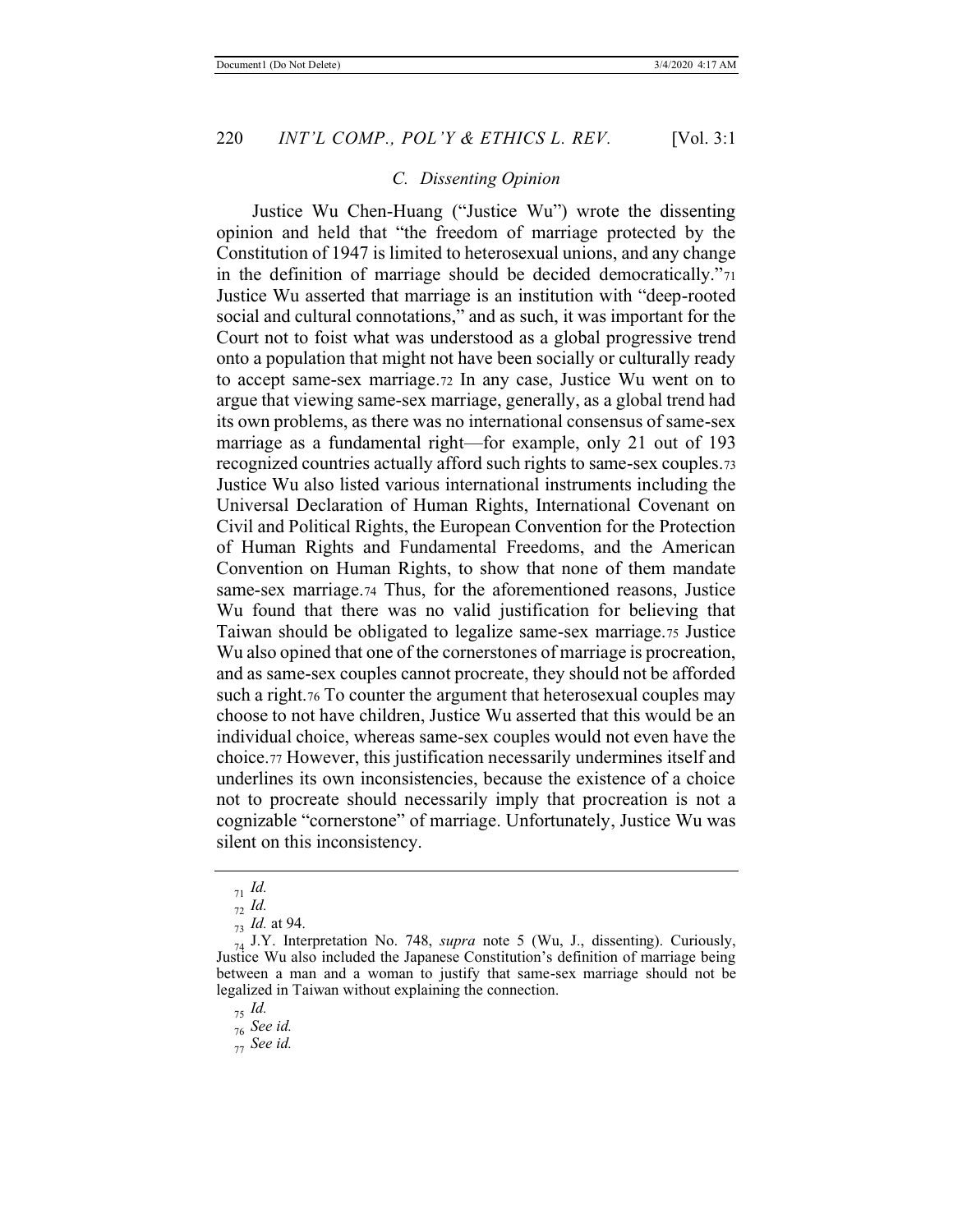# III. COMPETING LEGISLATIVE YUAN BILLS TO LEGALIZE SAME-SEX **MARRIAGE**

In 2016, prior to the release of J.Y. Interpretation No. 748, multiple bills legalizing same-sex marriage were introduced by various members of the Legislative Yuan.78 DPP legislator Yu Mei-nu introduced the most supported bill due to the number of co-sponsors from her party.79 The NPP also proposed a similar bill, which gained less attention but was perceived to be more comprehensive, as it would have amended more Civil Code articles regarding relationships between parents and children in a manner more favorable to same-sex couples.80 Though the opposition Kuomintang ("KMT") leadership was against same-sex marriage, KMT legislator Jason Hsu, who is perceived as a political maverick, nevertheless introduced his own same-sex marriage friendly legislation to the Legislative Yuan.81 The three bills all proposed to amend provisions in the Civil Code. The DPP proposal, the shortest by far, amends four articles but adds a new article that would make the law applicable to same-sex couples without changing the wording of "husband and wife" or "father and mother" throughout the Civil Code.82 The proposed Article 971-1 states:

Provisions regarding the rights and responsibilities of husbands and wives apply equally to parties in same-sex and different sex marriages. Provisions regarding the rights and responsibilities of fathers, mothers, daughters, and sons apply equally to the relationships of same-sex and different sex spouses to their sons and

*Reading*, FOCUS TAIWAN (Nov. 8, 2016), http://focustaiwan.tw/news/aipl/201611080027.aspx.

<sup>&</sup>lt;sup>78</sup> Abraham Gerber, *DPP and NPP Start Push for Same-Sex Marriages*, TAIPEI<br>TIMES (Oct. 25, 2016), TIMES (Oct. 25, 2016), http://www.taipeitimes.com/News/taiwan/archives/2016/10/25/2003657881; Christie Chen & Chen Chun-hua, *Gay Marriage Amendments Pass First Legislative* 

<sup>&</sup>lt;sub>79</sub> 院總第1150號委員提案第19706 號 [Legislative Yuan No. 1150 Legislator Proposed Legislation No. 19706].

<sup>&</sup>lt;sub>so</sub> 院總第1150號委員提案第19699 號 [Legislative Yuan No. 1150 Legislator Proposed Legislation No. 19699].

<sup>&</sup>lt;sub>81</sub> 院總第1150號委員提案第19730 號 [Legislative Yuan No. 1150 Legislator Proposed Legislation No. 19730].

<sup>82</sup> *See* Proposed Legislation No. 19706, *supra* note 79.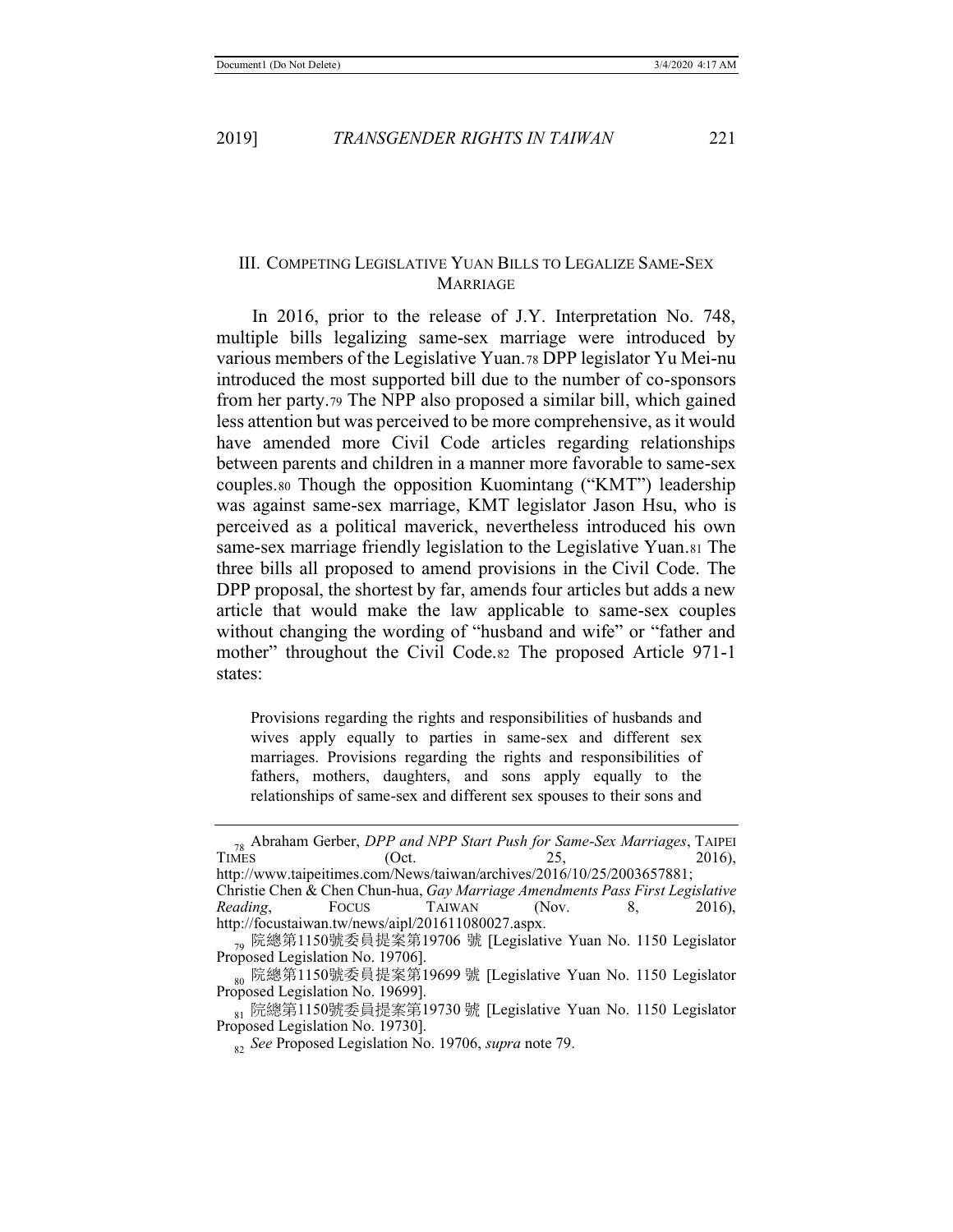daughters, except Article 1063, which shall only apply to different sex spouses.83

The four articles this bill would have amended are Articles 972, 973, 980, and 1079-1. The current and proposed provisions are as follows:

Article 97284

*Current*: An agreement to marry shall be made by the male and the female parties in their own accord.

*Proposed*: An agreement to marry shall be made by the two parties in their own accord.

Article 973

*Current*: A male who has not reached his seventeenth year of age and a female her fifteenth may not make an agreement to marry.

*Proposed*: An underage person who has not reached the age of seventeen may not make an agreement to marry.

Article 980

*Current*: A man who has not completed his eighteenth year of age and a woman her sixteenth may not conclude a marriage.

*Proposed*: An underage person who has not completed the eighteenth year of age may not conclude a marriage.

Article 1079-1

*Current*: The court shall approve the adoption of the minor based upon the best interest of the adoptive child.

*Proposed*: The court shall approve the adoption of the minor based upon the best interest of the adoptive child. The court and adoption agency, when deciding the best interest of the child, may not discriminate based on the adoptive parents' gender, sexual orientation, gender identity, and gender expression/characteristics.

The KMT and NPP bills took a different approach and were lengthier. Instead of adding a provision like the aforementioned Article 971-1, their proposals would have amended various Civil Code provisions by changing language such as "husband and wife" to "spouses" and "father and mother" to "both parents."85 The KMT and NPP proposed bills were similar in many respects, with the most

<sup>83</sup> *See* Proposed Legislation No. 19730, *supra* note 81 [this provision was translated from the original Chinese by the author].

 $_{84}$  The current versions of the following four articles are official translations, whereas the proposed language was translated from the Chinese by the author.

<sup>85</sup> *See* Proposed Legislation No. 19699, *supra* note 80; Proposed Legislation No. 19730, *supra* note 81.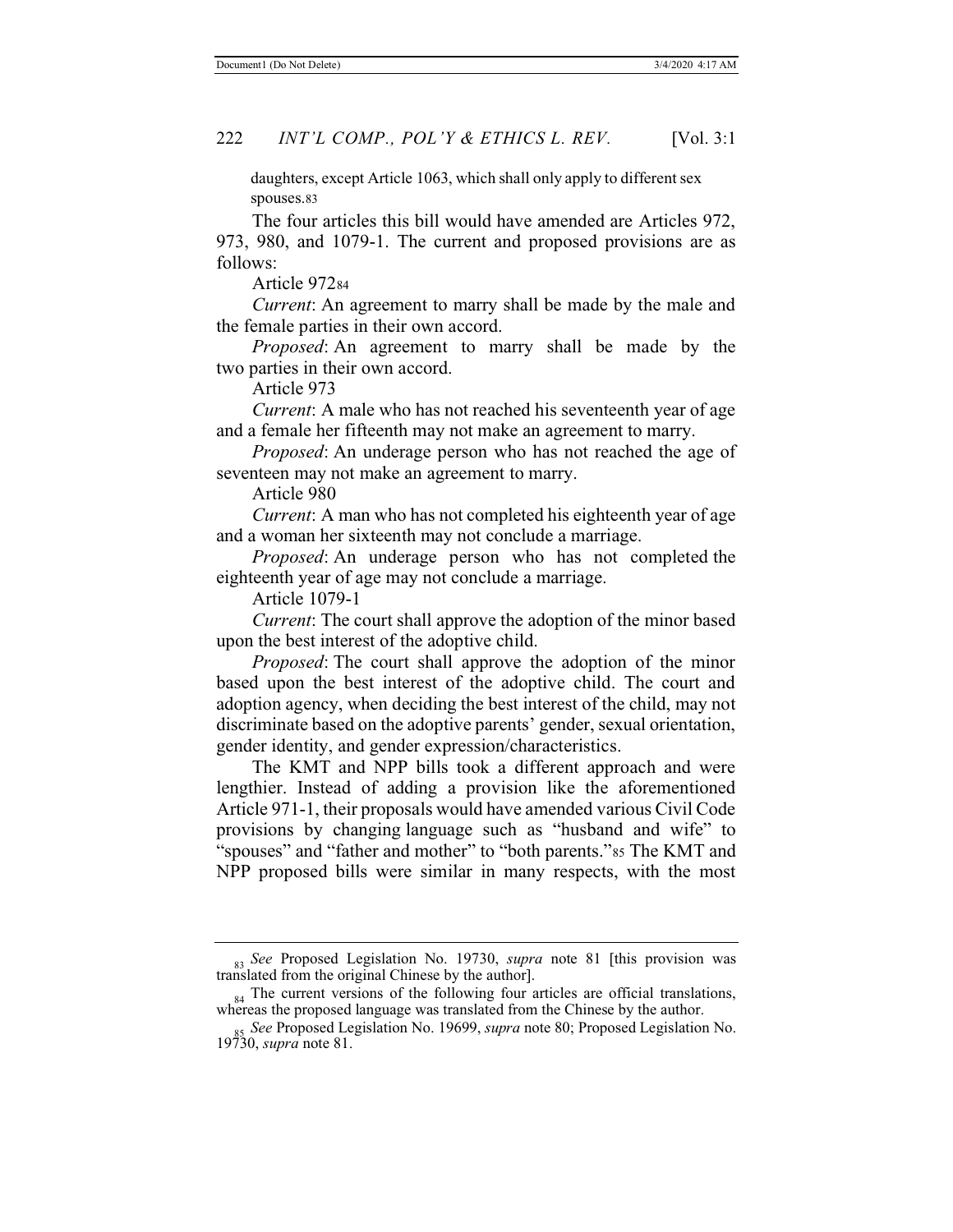substantial difference being a handful of articles were considered for amending in one and not the other and vice versa.

The meeting of the Judiciary and Organic Laws and Statutes Committee of the Legislative Yuan to deliberate on the three bills occurred in November 2016.86 The bulk of KMT legislators unsurprisingly opposed all the bills, and even Jason Hsu, who proposed the KMT version, did not fully endorse his own bill during his introductory speech, likely due to pressure from his party leadership.87 Instead, Jason Hsu said that with a majority of the legislators proposing or sponsoring at least one of the bills or otherwise indicating their support for marriage equality, it was time to have a discussion on this issue.88 Despite being a vocal supporter of same-sex marriage, he failed to advocate for anything more than a discussion.89

The KMT legislators were shrewd in their opposition compared to the last round of debates on same-sex marriage in 2014, when they used spurious arguments such as "same-sex marriage would lead to bestiality."90 This time, the KMT legislators based their opposition on procedural unfairness,91 demanding more public input through more than thirty public hearings to be held before the line-by-line review of the bills commenced.92 DPP legislator Tuan Yi-kan accused the KMT legislators of using procedural objections as a stalling tactic for a bill they did not substantively support.93 During the meeting, the KMT legislators made several motions to halt the proceedings that were rejected by votes of 5-4 of the committee members (Jason Hsu chose not to vote), which led to tantrums thrown by KMT legislators that included physically attempting to stop Legislator Yu from

LIFAYUAN GONGBAO DI 105 JUAN DI 95 QI WEIYUANHUI JILU (立法院公報第 105卷第95期委員會紀錄) [Legislative Yuan Bulletin Volume No. 105 95th Committee Meeting Records], *available at* lis.ly.gov.tw/lgcgi/lypdftxt?10509501;0001;0068.

<sup>87</sup> *Id.*

<sup>88</sup> *Id.*

<sup>89</sup> *Id.*

<sup>90</sup> M. Bob Kao, *Re-energising Taiwan's LGBT Rights Movement: The Impact of Obergefell v Hodges*, J. OXFORD CTR. SOC.-LEGAL STUD. (Oct. 28, 2015), https://joxcsls.com/2015/10/28/re-energizing-taiwans-lgbt-rights-movement-theimpact-of-obergefell-v-hodges/.

<sup>&</sup>lt;sub>01</sub> Legislative Yuan Bulletin Volume No. 105 95th Committee Meeting Records, *supra* note 86.

<sup>92</sup> *Id.*

<sup>93</sup> *Id.*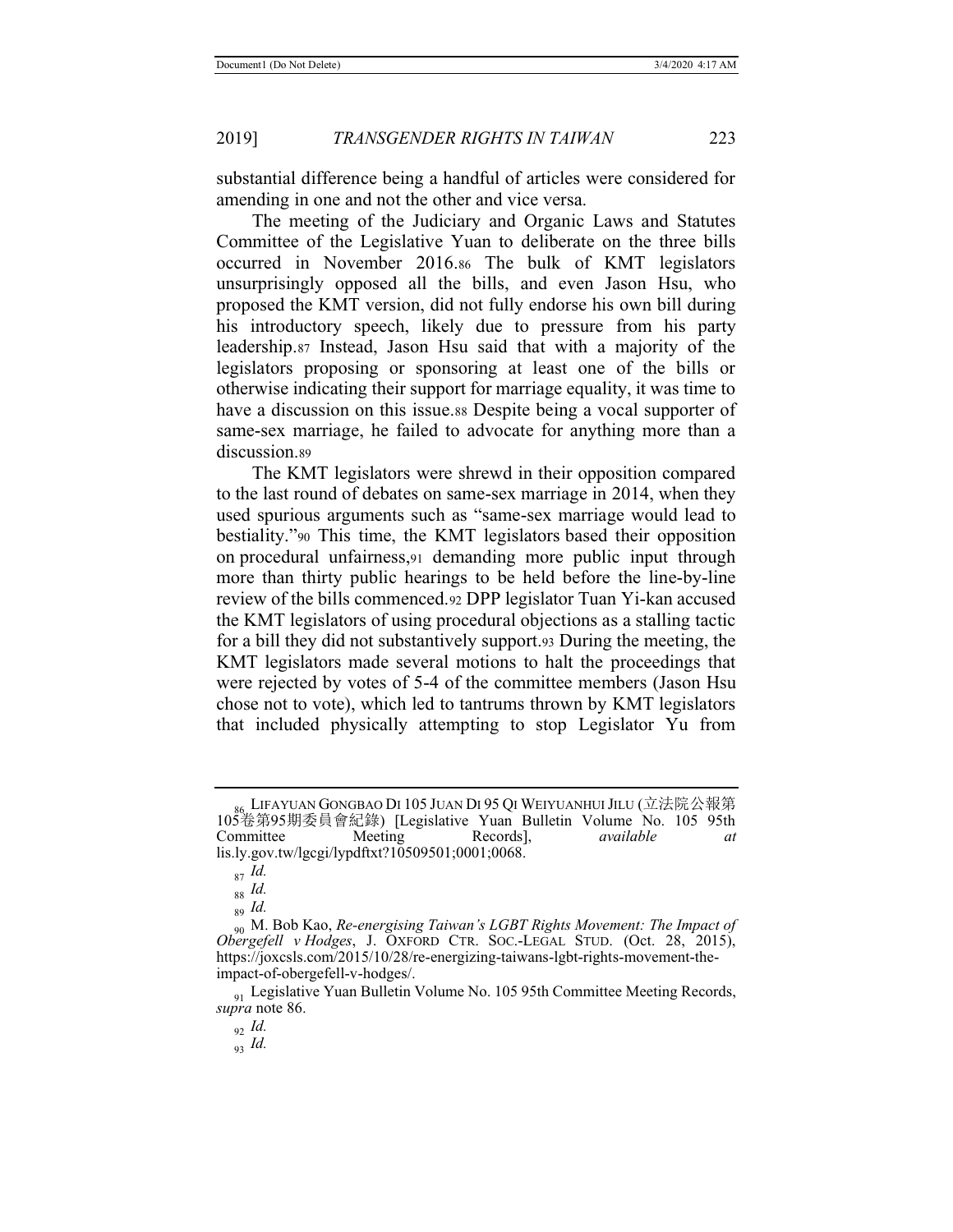conducting the meeting.94 In the end, the parties agreed to two public hearings.95

At the hearing, Minister of Justice Chiu Tai-san declined to back any of the bills. Although he reiterated that he supported the general idea of equality, he warned that only amending the Civil Code may cause problems because there are a multitude of other laws that have the terms "husband and wife" and "father and mother."96 This would unlikely be a major obstacle in actuality because the intent of the Civil Code amendments would have been to allow same-sex couples to have all the rights of heterosexual couples, so the provisions that still retained gendered terms would be applicable to all couples if samesex marriage were legalized. The various executive agencies would simply need to make this clear through executive memoranda mandating this interpretation of the laws in their respective purview.

A possible reason for Minister Chiu not supporting any of the existing bills is that the MOJ was intent on pursuing the path of a civil partnership bill, which would not have been ready until February 2017.97 This timing raised a serious problem because, as part of the agreement between the DPP and KMT to hold the two public hearings, the KMT promised that a bill or some version of a bill would be put to a vote by the end of the legislative session ending in December 2016.98 The MOJ's timeline allowed the KMT to argue that they could not allow a marriage equality bill to come out of committee because they would need to consider the upcoming MOJ's bill to make an informed decision. Instead of showing party unity and solidarity with the DPP legislative caucus by supporting Legislator Yu's bill, Minister Chiu, appointed by a DPP premier who in turn was appointed by President Tsai Ing-wen, instead made the road to marriage equality more difficult. There were no further developments of the three bills either in the committee or the Legislative Yuan before the legislative session ended in December, and the MOJ failed to introduce a bill in February 2017. The next legislative session did not begin until February 2017, and with the hearing for the J.Y. Interpretation No. 748 scheduled for March 24, 2017, there were no further actions by the Legislative Yuan.

98 *See id.*

<sup>94</sup> *Id.*

<sup>95</sup> *Id.* <sup>96</sup> *See id.*

<sup>&</sup>lt;sub>97</sub> See Legislative Yuan Bulletin Volume No. 105 95th Committee Meeting Records, *supra* note 86.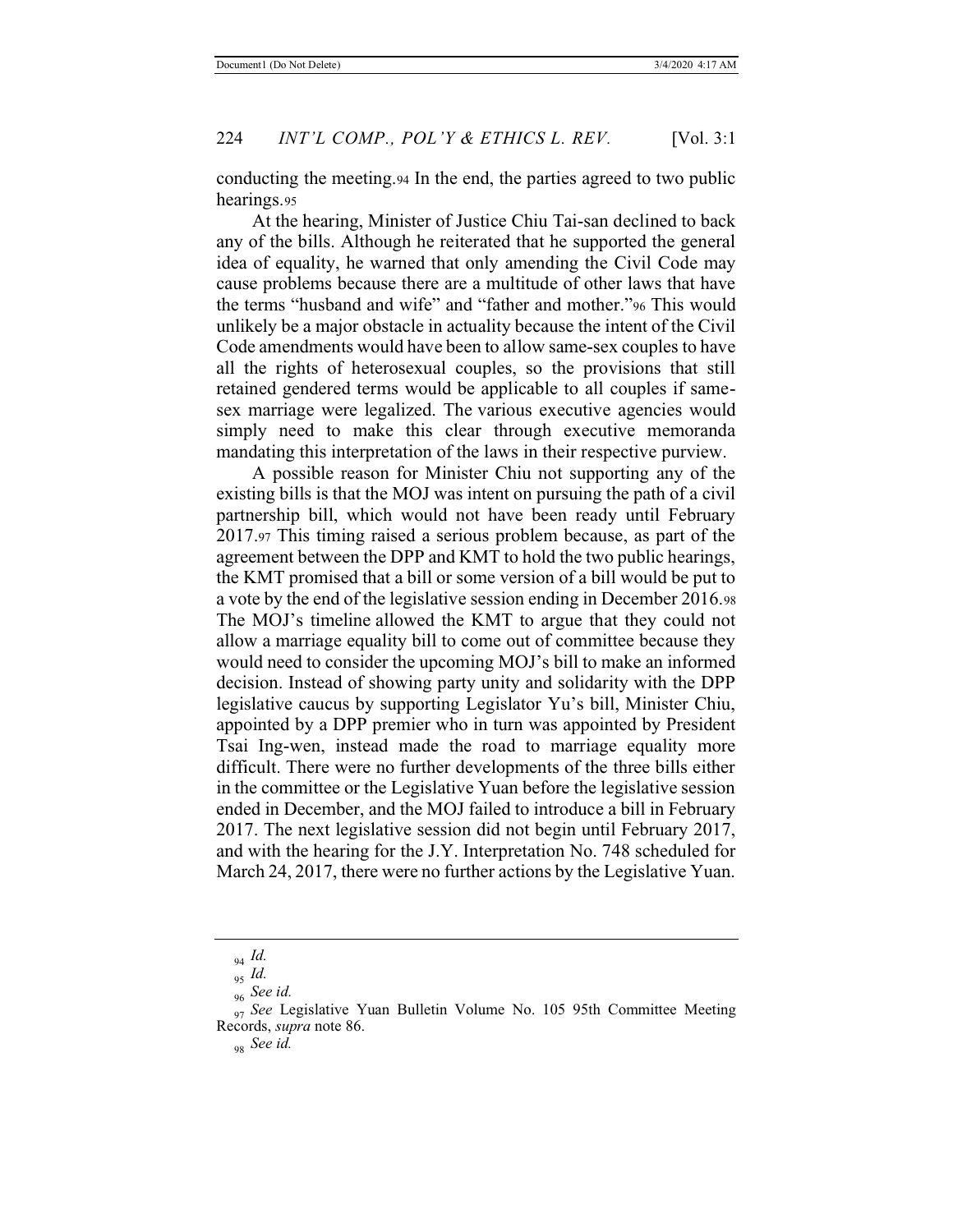#### IV. POST OPINION DEVELOPMENTS

### *A. Referendum*

Even though the Constitutional Court ruled in May 2017 that same-sex marriage must be legalized, opponents continued to erect roadblocks through initiating anti-equality propositions in the November 2018 referendum.99 Referenda in Taiwan are governed by the Referendum Law, which allows individuals to propose measures to be voted on by Taiwanese citizens over the age of eighteen provided enough signatures are collected.100 Out of the ten questions on the ballot to be voted on by Taiwanese citizens, five of them were related to LGBTQ rights.101 Of the five, three addressed same-sex marriage.102 The two anti-marriage equality propositions were initiated by conservative Christian groups in Taiwan and were as follows:103

Proposition 10: Do you agree that marriage defined in the Civil Code should be restricted to the union between one man and one woman?

Proposition 12: Do you agree to the protection of the rights of same-sex couples in co-habitation on a permanent basis in ways other than changing of the Civil Code?

Proposition 10 had 72.48% of the voters answering in the affirmative, while Proposition 12 had 61.12%.104 At first glance, the population overwhelmingly did not agree with marriage equality where all couples regardless of gender composition would be able to marry using the same law. However, there were reports of misinformation and obfuscation that confused many voters who may

<sup>&</sup>lt;sub>99</sub> Isabella Steger, *Conservatives are Trying to Derail Marriage Equality from Becoming Law in Taiwan*, QUARTZ (Aug. 31, 2018), *Becoming Law in Taiwan*, QUARTZ (Aug. 31, 2018), https://qz.com/1371823/conservatives-are-trying-to-derail-marriage-equality-frombecoming-law-in-taiwan/ [hereinafter Steger, *Conservatives are Trying to Derail Marriage Equality from Becoming Law in Taiwan*].

<sup>100</sup> GONGMIN TOUPIAOFA (ޜ≁ᣅ⾘⌅) [Referendum Act], *available at* https://law.moj.gov.tw/ENG/LawClass/LawAll.aspx?pcode=D0020050.

<sup>101</sup> The others were related to LGBTQ materials in sex education. *See The 10 Referendum Questions Taiwanese Are Voting On*, FOCUS TAIWAN (Nov. 24, 2018), http://focustaiwan.tw/news/aipl/201811240010.aspx.

 $_{102}$  *Id.* 

<sup>103</sup> Steger, *Conservatives are Trying to Derail Marriage Equality from Becoming Law in Taiwan*, *supra* note 99.

<sup>&</sup>lt;sup>104</sup> Roy Ngerng, *How the LGBT Referendums Split from Taiwanese Popular Opinion, THE NEWS LENS (Dec. 4, 2018), Opinion*, THE NEWS LENS (Dec. 4, 2018), https://international.thenewslens.com/feature/lgbttaiwan/109479.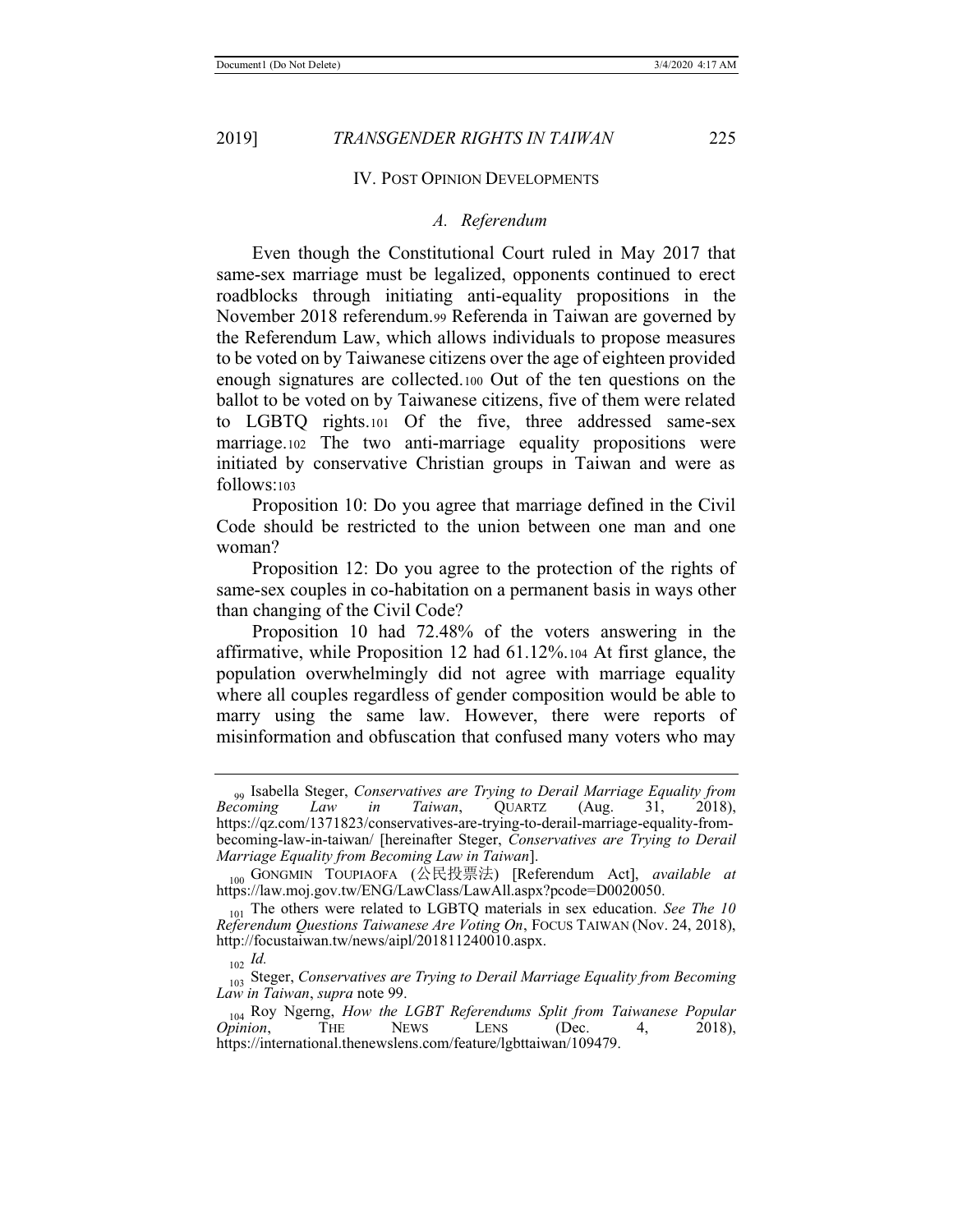not have been entirely clear what each measure meant.105 Immediately after the results, the Constitutional Court reaffirmed the fact that J.Y. Interpretation No. 748 was still binding and any law the Legislative Yuan passes must abide by the ruling.106 However, even the Constitutional Court's affirmation did not stop some opponents from continuing to argue for civil union laws instead of marriage and accusing the government of disregarding the voice of the people.107

Though the propositions passed by a large majority, the results do not necessarily mean that the voters were against LGBTQ rights.108 In fact, each question captured a range of responses. While 72.48% of the voters prefer marriage to remain defined as a union between one man and one woman, this does not inform us of how many of those voters would like same-sex couples to have all the substantive rights of heterosexual couples under a different name, how many want samesex couples to have only some of the substantive rights of heterosexual couples, and how many do not think same-sex couples should have any legal rights. It is also unclear whether these voters would like the union to be called a civil union, civil partnership, same-sex marriage, or another name. Similarly, the second question asked by Proposition 12 was also confounding. Of the 61.12% affirmative votes, it was unclear whether they want equal rights but different nomenclature, or some rights and different nomenclature. The "no" votes also would have included those who did not want any legal protection for samesex couples and those who wanted equal rights and a change to the Civil Code itself, which were contradictory positions.

In response to these two questions, marriage equality advocates also initiated a proposal on same-sex marriage to be put on the ballot.109 The proposition stated: "[d]o you agree to the protection of same-sex marital rights with marriage as defined in the Civil Code?"<sup>110</sup>

<sup>105</sup> Isabella Steger, *How Taiwan Battled Fake Anti-LGBT News Before Its Vote on Same-Sex Marriage*, QUARTZ (Nov. 22, 2018), https://qz.com/1471411/chat-appslike-line-spread-anti-lgbt-fake-news-before-taiwan-same-sex-marriage-vote/.

<sup>106</sup> Chen Chun-hua & Chi Jo-yao, *Law Cannot Contradict Constitutional Interpretation: Judicial Yuan*, FOCUS TAIWAN (Nov. 29, 2018, 2:13PM), http://focustaiwan.tw/news/aipl/201811290009.aspx.

<sup>107</sup> Ryan Drillsma, *Conservative Groups in Taiwan Denounce Draft Same-Sex Marriage Bill*, TAIWAN NEWS (Feb. 21, 2019, 3:24 PM), https://www.taiwannews.com.tw/en/news/3642917.

<sup>108</sup> *See* Ngerng, *supra* note 104.

<sup>109</sup> Steger, *Conservatives are Trying to Derail Marriage Equality from Becoming Law in Taiwan*, *supra* note 99.

<sup>110</sup> *The 10 Referendum Questions Taiwanese Are Voting On*, *supra* note 101.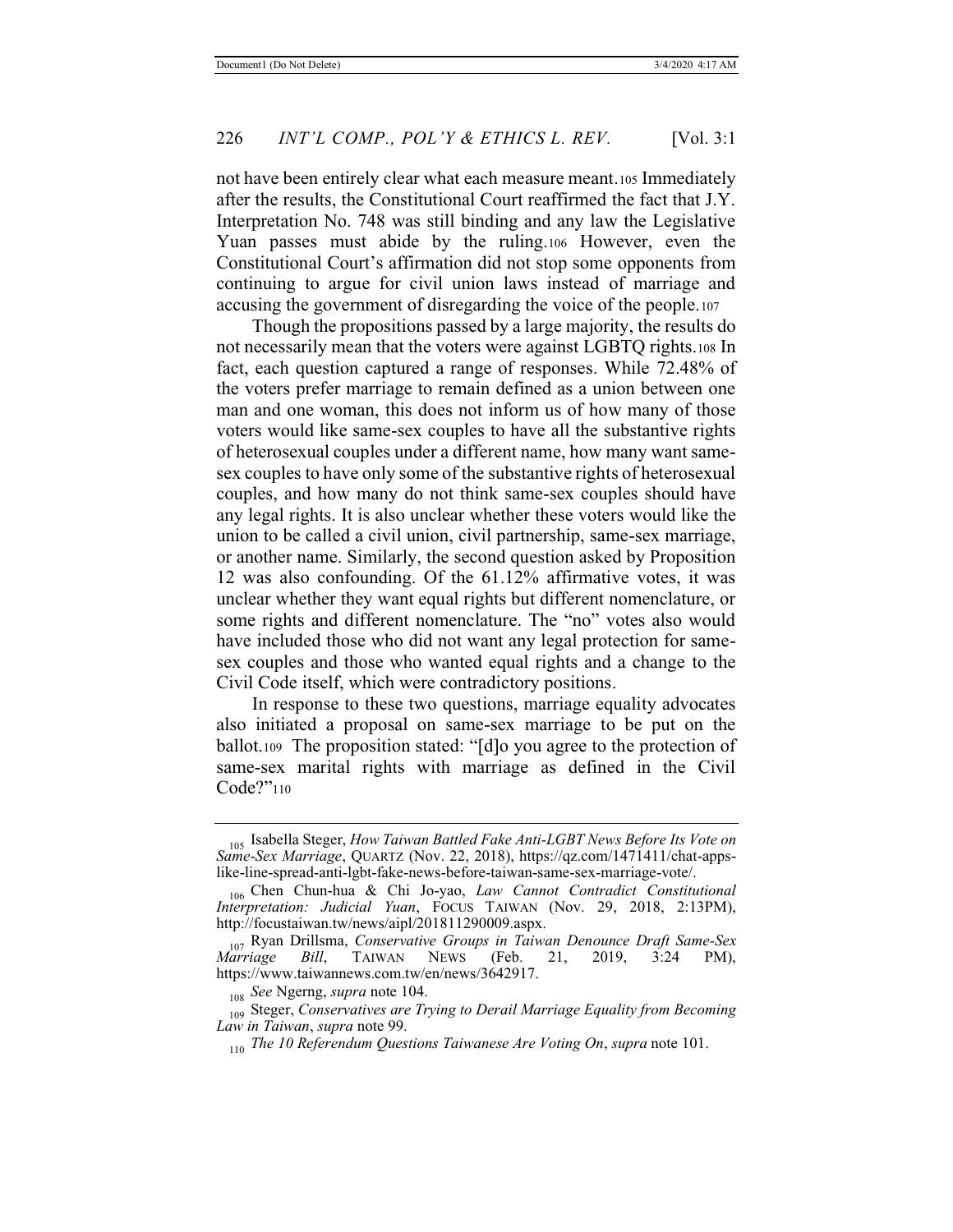Only 32.74% of voters answered yes to this question.111 The percentage of affirmative votes is drastically lower than many public opinion polls held previously that showed support for marriage equality.112 Regardless of the reason for the lukewarm support, this certainly deflated the energy of many LGBTQ rights activists in Taiwan and led some to question whether Taiwan was truly the most LGBTQ-friendly country in Asia as it had been claimed for years.113

#### *B. Executive Yuan Bill*

On February 21, 2019, in response to J.Y. Interpretation No. 748, the Executive Yuan passed a same-sex marriage bill drafted by the MOJ and referred it to the Legislative Yuan for deliberation.114 The name of the bill had been in contention since J.Y. Interpretation No. 748 was released and brought back into the spotlight again after the referendum. Opponents continued to argue that it should not be called a "marriage" bill because the public was against same-sex marriage; in contrast, advocates continued to insist that it be called "marriage," as the referendum results were not legally binding and, in any case, would not be able to override the Constitutional Court decision.115 In the end, the Executive Yuan decided on the title "Enforcement Act of Judicial Yuan Interpretation No. 748" ("Enforcement Act") to sidestep controversy.116

To show deference to the referendum results, the Executive Yuan emphasized that it chose to propose a separate bill that did not purport to change the language of the Civil Code.117 Instead, the Enforcement

<sup>115</sup> Drillsma, *supra* note 107.

<sup>111</sup> Ngerng, *supra* note 104.

<sup>&</sup>lt;sup>112</sup> Jeff Kingston, *Asia Lags Taiwan in Accepting LGBTQ Equality*, JAPAN TIMES (June 3, 2017), TIMES (June  $3$ , 2017),

https://www.japantimes.co.jp/opinion/2017/06/03/commentary/asia-lags-taiwanaccepting-lgbtq-equality/; Tim Rich, Isabel Eliassen & Andi Dahmer, *What Happened to Taiwan's Support for Same-Sex Marriage?*, TAIWAN SENTINEL (Dec. 3, 2018), https://sentinel.tw/what-happened-to-taiwans-support-for-same-sexmarriage/.

<sup>113</sup> Amber Wang, *Taiwan's Progressive Image Takes Hit After Divisive Vote*, YAHOO! (Nov. 25, 2018), https://www.yahoo.com/news/taiwans-progressiveimage-takes-hit-divisive-polls-043918113.html.

<sup>&</sup>lt;sup>14</sup> Sean Lin, *Cabinet Unveils Marriage Equality Bill*, TAIPEI TIMES (Feb. 22, 2019), http://www.taipeitimes.com/News/front/archives/2019/02/22/2003710185.

<sup>116</sup> Lin, *supra* note 114.

<sup>117</sup> Michael Garber, *Cabinet Unveils Draft Bill and Picks a Side in Taiwan's Gay Marriage Fight*, THE NEWS LENS (Feb. 22, 2019), https://international.thenewslens.com/feature/lgbttaiwan/114212.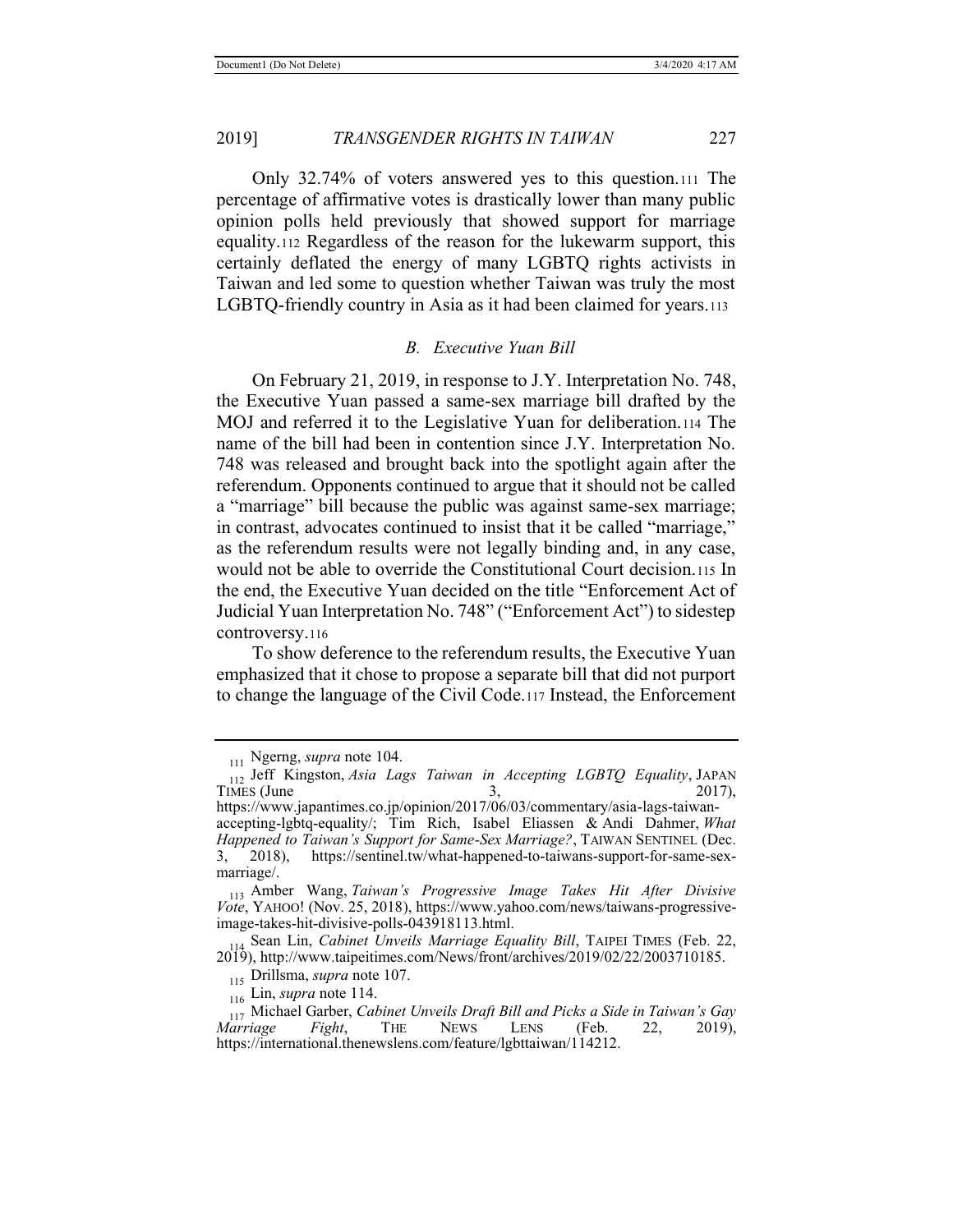Act mandated that same-sex couples may enter into same-sex marriages and referenced the relevant Civil Code provisions.118 In effect, the Enforcement Act achieved the same result through reference without amending the Civil Code. While the Executive Yuan claimed that its legislative proposal would afford same-sex couple equal rights, including provisions regarding marriage, divorce, inheritance, marital property, marital duties, and domestic violence protections, there were several curious anomalies. First, Article 3 of the Enforcement Act stated that people eighteen and older would be able to enter into same-sex marriages.119 This is in contrast to the Civil Code, which allows men to be married at eighteen and women to be married at sixteen.120 Heterosexual women would be able to marry at a younger age than LGBTQ women after the passage of this law; this is discriminatory on its face and will surely be challenged by advocates in the future.121

Second, the Enforcement Act did not allow for same-sex couples to jointly adopt children. The only type of adoption permitted by this law is the adoption of the spouse's biological children.122 The Enforcement Act is facially discriminatory because heterosexual couples are allowed to jointly adopt, and coupled with the fact that it is more likely to create harm than the minimum age requirement is, a legal challenge is probable. At the time of the introduction of the Enforcement Act, advocates noted the discrepancy on adoption rights, but for the most part did not choose to oppose it based on this difference.123 It was likely that advocates wanted this bill to pass and would leave this and other potentially discriminatory aspects of the bill to be addressed through future litigation.

Third, it was unclear whether a Taiwanese citizen who wished to marry a person who only maintains citizenship of a foreign country that does not recognize same-sex marriage would be able to do so under this law. This is because Article 46 of the Act Governing the Choice of Law in Civil Matters Involving Foreign Elements states:

<sup>118</sup> Enforcement Act of Judicial Yuan Interpretation No. 748, *supra* note 15. <sup>119</sup> *Id.*

<sup>120</sup> CIVIL CODE, *supra* note 26, at art. 980.

 $_{121}$  The Executive Yuan indicated unofficially that they intend to amend the Civil Code so that the minimum age to enter into marriages for everyone would be eighteen.

<sup>122</sup> Enforcement Act of Judicial Yuan Interpretation No. 748, *supra* note 15.

<sup>&</sup>lt;sub>123</sub> Ann Maxon, *Marriage Equality: LGBT Groups Support Cabinet Proposal*,<br>TAIPEI TIMES (Feb. 22, 2019), TAIPEI TIMES (Feb. 22, 2019), http://www.taipeitimes.com/News/taiwan/archives/2019/02/22/2003710200.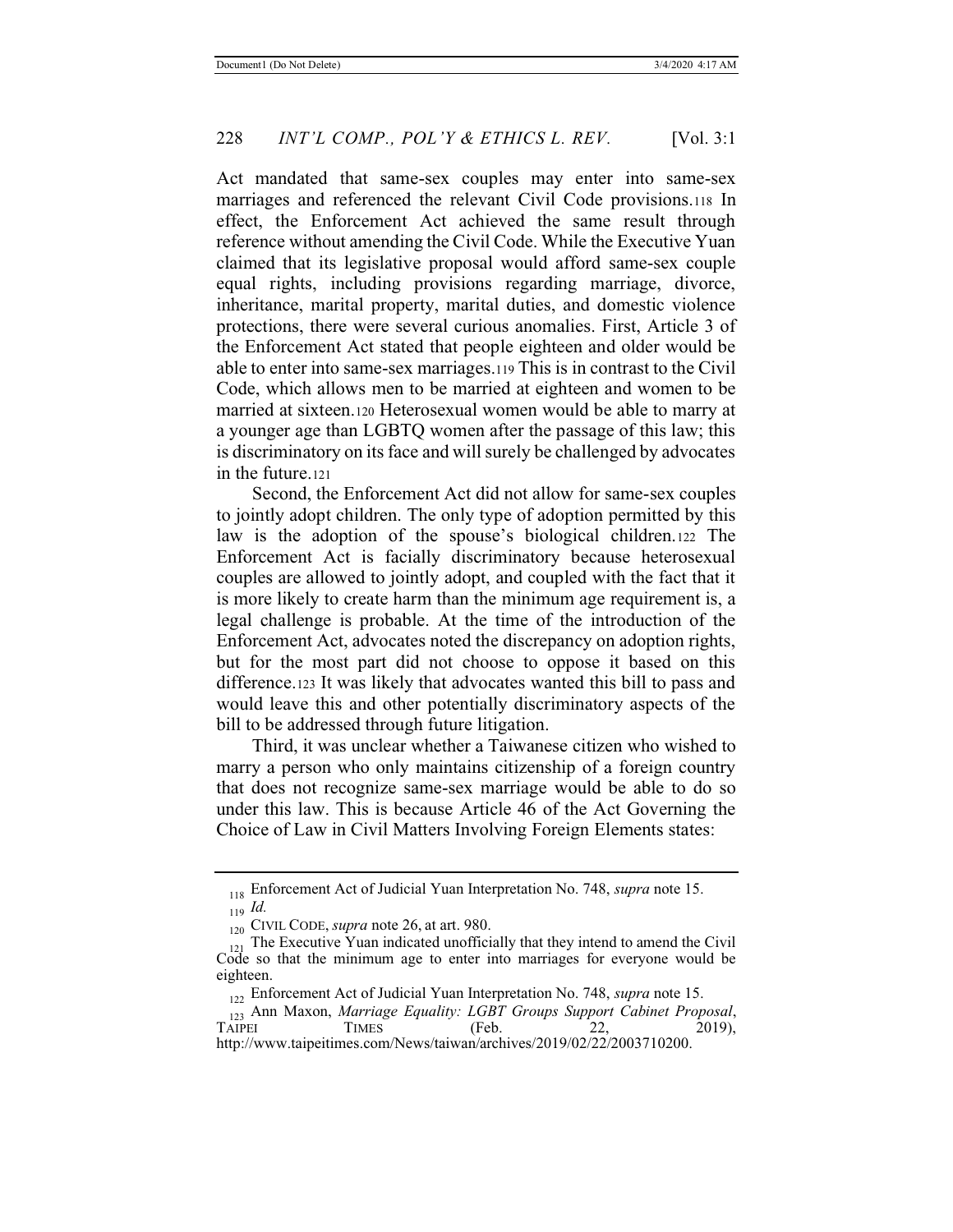[t]he formation of a marriage is governed by the national law of each party. However, the procedure of concluding a marriage is effective if it satisfies the formal requisites prescribed either by the national law of one of the parties or by the law of the place of ceremony.124

The first line of the law makes it clear that if the foreign spouse is from a country that does not allow same-sex marriage, she or he would not be able to marry in Taiwan as the prerequisites for the formation of a marriage would not be satisfied. From a textual analysis, it may be possible for Article 8 of the same act to be interpreted to allow someone in this position to marry, however. Article 8 states: [w]here this Act provides that the law of a foreign State is applicable, if the result of such application leads to a violation of the public order or boni mores of the Republic of China, that law of the foreign State is not applied.125

As the law of the foreign state that prohibits same-sex marriage could be argued to in violation of Taiwan's public order, which recognizes marriage equality, one could interpret the law as inapplicable, and the foreign spouse would still be able to marry the Taiwanese citizen under Taiwanese law. However, whether this provision is interpreted to allow same-sex marriage for foreigners from states that prohibit it would be up to the discretion of the Ministry of the Interior ("MOI") when deciding whether to register such marriages as it is in charge of household registrations.126 The MOI has not acted thus far, and Taiwanese citizens cannot enter into same-sex marriages with citizens of states that do not recognize same-sex marriage. The enactment date of the Enforcement Act was May 24, 2019, which was also the deadline given by the Constitutional Court.127 In essence, regardless of the process, same-sex marriage in Taiwan became legal on that date. However, the battle to achieve actual equality in practice had only just begun.

<sup>124</sup> SHEWAI MINSHI FALU SHIYONGFA (涉外民事法律適用法) [Act Governing the Choice of Law in Civil Matters Involving Foreign Elements] art. 46, *available at* https://law.moj.gov.tw/ENG/LawClass/LawAll.aspx?pcode=B0000007.

<sup>125</sup> *Id.* at art. 8.

 $\frac{12}{126}$  HUJI FA (戶籍法) [Household Registration Act].

<sup>&</sup>lt;sup>127</sup> Enforcement Act of Judicial Yuan Interpretation No. 748, *supra* note 15.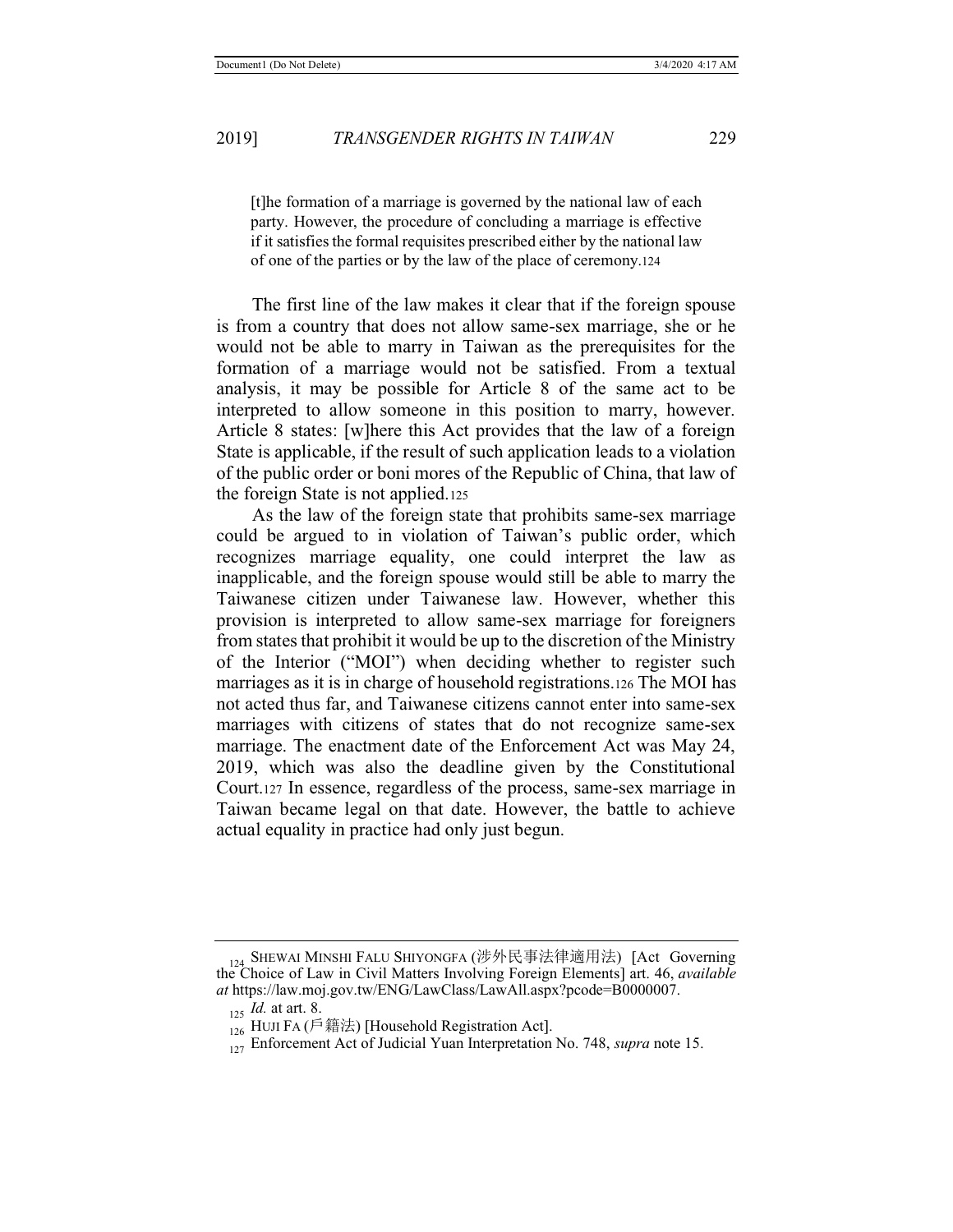# *C. Fault of the Constitutional Court*

The developments described above likely occurred because of (i) the Constitutional Court's ambiguous language on how same-sex marriage can be realized in Taiwan and (ii) the two-year grace period it provided. In the hope of minimizing the number of dissenting opinions, the majority opinion may have traded away much of the potential strength of J.Y. Interpretation No 748. The Court could have either chosen not to compromise and explicitly stated that marriage equality could only take the form of an amendment of the Civil Code, or it could have not provided a two-year grace period. Either of those routes would have provided fewer opportunities for opponents to organize against effectuating the opinion because there likely would not have been enough ambiguity in the language and time respectively.

Instead, the combination of the two-year grace period and lack of instruction on the form of the law caused numerous problems after the ruling.128 Without the grace period, there would not have been an opportunity for opponents to gather signatures and put their questions on the ballot for the public to vote.129 While the argument of the opponents was that the people's voice matters in a democracy, it is indisputable that fundamental rights in the Constitution are guaranteed and cannot be overturned by public opinion, as the MOJ reminded the public after the referendum.130 With clearer instructions from the Constitutional Court on the form of the legislation to ensure marriage equality, even if there were a grace period, opponents would not have had the excuse to ask through the referendum whether the Civil Code should be amended or whether same-sex marriage should be enshrined outside of the Civil Code.

Furthermore, without the grace period, the Legislative Yuan would have had to act expediently to comply with the Constitutional Court's ruling, and if that were the case, it is likely they would have used one of the existing bills as the basis and moved forward with the

<sup>128</sup> *See supra* Part III.

<sup>129</sup> Nikhil Sonnad, *Taiwan's Vote against Same-sex Marriage Illustrates the Referendums*, https://qz.com/1474097/taiwan-votes-against-same-sex-marriage-in-referendum/.

<sup>130</sup> Laurel Wamsley, *Taiwan's Parliament Legalizes Same-Sex Marriage, A First In Asia*, NPR (May 17, 2019), https://www.npr.org/2019/05/17/724222598/taiwansparliament-legalizes-same-sex-marriage-a-first-in-asia; Rik Glauert, *Taiwan's Same-Sex Marriage Court Ruling 'Cannot be Touched' Says Justice Minister*, GAY STAR NEWS (Nov. 30, 2018), https://www.gaystarnews.com/article/taiwans-samesex-marriage-ruling-cannot-be-touched-says-justice-minister/.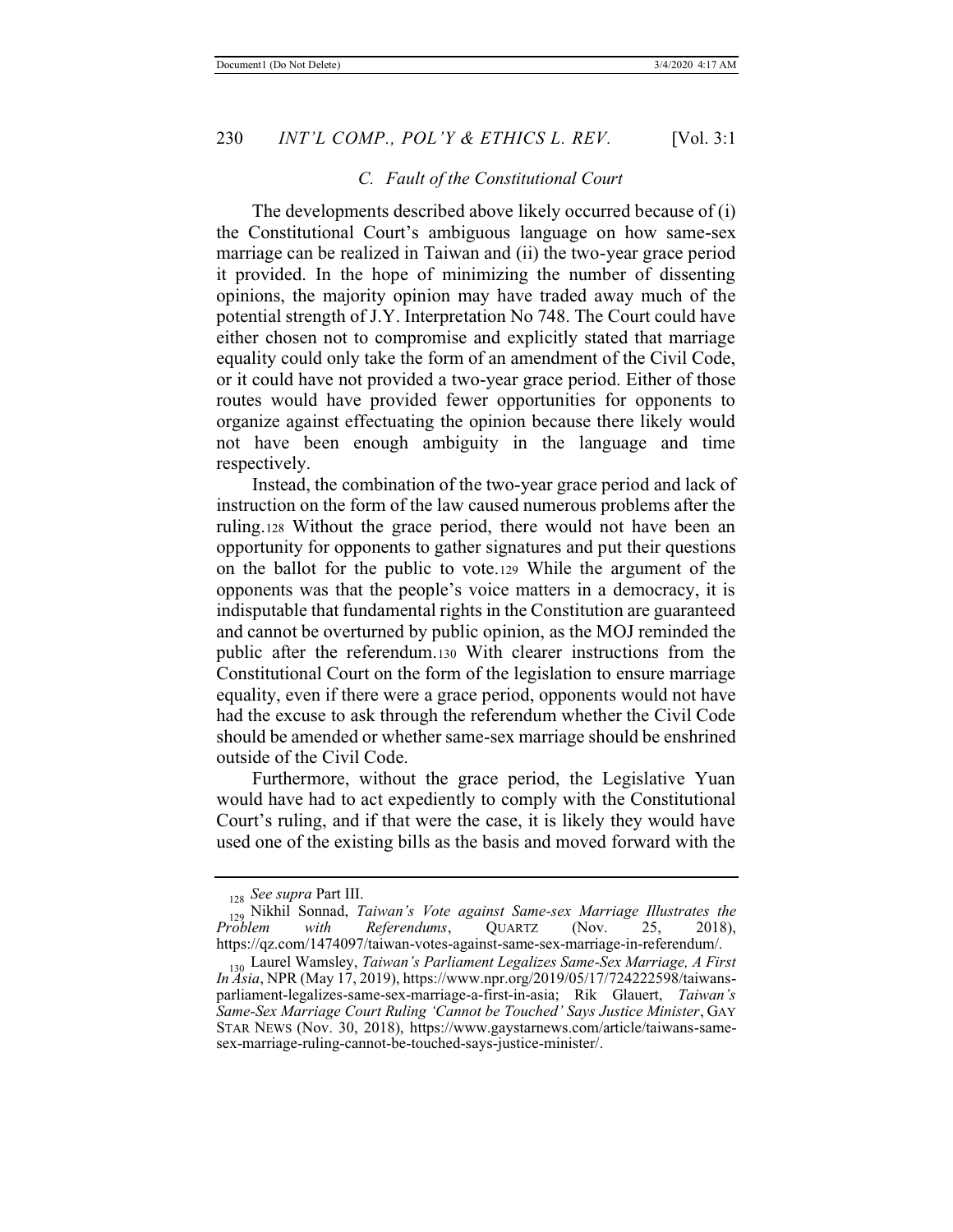deliberations in the following legislative session in Fall 2017. Had the Constitutional Court explicitly stated that the Civil Code needed to be amended, there may not have been much debate before the amendments were passed as Legislator Yu's version would have been the preferred one due to its support in the Legislative Yuan. Instead, the drawn-out debates during the grace period resulted in the MOJ drafting its own bill to be approved by the Executive Yuan. In the end, it took almost the entire two years for the MOJ to do so, further delaying equality for same-sex couples.

In short, the ambiguity of the opinion released by the Constitutional Court caused many problems after its ruling. While the Court's holdings found that same-sex marriage is guaranteed by the Constitution and its reasoning was unequivocal at least for the equal protection argument, the subsequent implementation by the Legislative Yuan and Executive Yuan was disastrous. Perhaps the majority did not expect the grace period and lack of instruction on the form to cause as much trouble as it did. Perhaps those who wanted these concessions knew exactly what would happen if they were able to prolong and obfuscate the implementation of the ruling. Regardless of the motivations that led to the compromise resulting in few dissenting opinions, the fact is that the majority opinion, while legalizing same-sex marriage, also put up obstacles that proponents have had to address since May 2017. It is unclear whether this was the right approach instead of an uncompromised one that explicitly guaranteed the form of the legislation and mandated that it be passed forthwith, even if the trade-off would have been additional dissenting opinions. Rather than being a clear victory for marriage equality proponents, the Constitutional Court's ruling energized opponents of marriage equality, and opposition continued to take shape and grow. Instead of immediately taking steam away from their cause, the opposition generated more support from the referendum and the Legislative Yuan continued to stall. The fear, which remains to be seen, is that this opposition becomes entrenched and will continue to oppose marriage equality in practice and other demands for LGBTQ rights. Perhaps the backlash generated by the *Same-Sex Marriage* will resemble that of *Brown*.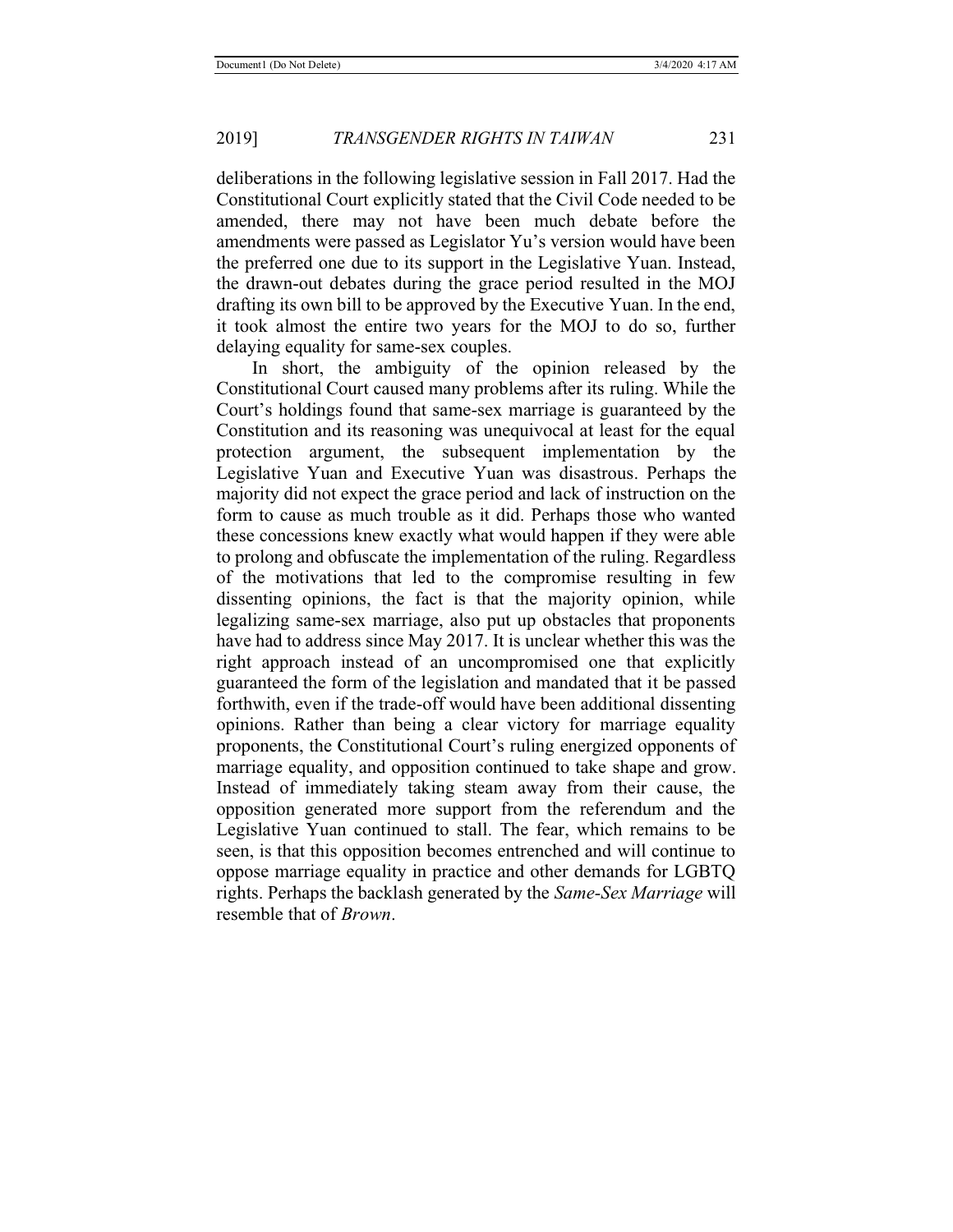### V. CHANGING GENDERS

#### *A. Legal Requirements*

Even though the Constitutional Court's ruling put up roadblocks for marriage equality, same-sex marriage was ultimately legalized on May 24, 2019, making Taiwan the first Asian country to do so.131 If the substantive rights of same-sex couples turn out to not be equal to those of heterosexual couples, which is the case already regarding the minimum age and adoption restrictions, these discriminatory treatments will have to be further litigated in the courts or be corrected by the legislature. This could persist for years, and in a way may resemble the situation after *Brown*. While advocates of LGBTQ rights must continue to advocate for substantive equality in marriage, it is simultaneously important to remember that LGBTQ rights are not just about marriage. The marriage debate has occupied the vast majority of the mainstream discourse on LGBTQ rights in Taiwan, but there are other struggles that need to be fought. LGTBQ rights advocates must strategize and determine what the next steps are and how to proceed systematically.132

This article argues that transgender rights needs to become a focus for LGBTQ rights activists as transgender persons are heavily marginalized in society. Transgender persons face violence and discrimination in all aspects of their lives, including housing, employment, and healthcare.133 In Taiwan in particular, transgender persons also face onerous requirements in order to legally change their gender, a process which has been governed by administrative regulations promulgated by the executive agencies.134 In 1988, the

<sup>131</sup> Chris Horton, *After a Long Fight, Taiwan's Same-Sex Couples Celebrate New Marriages,* https://www.nytimes.com/2019/05/24/world/asia/taiwan-same-sex-marriage.html.

<sup>132</sup> *See* Leonore F. Carpenter, *The Next Phase: Positioning the Post-Obergefell LGBT Rights Movement to Bridge the Gap Between Formal and Lived Equality*, 13 STAN. J. C.R. & C.L. 255 (2017).

<sup>133</sup> *See* Emilia L. Lombardi, Riki Anne Wilchins, Dana Priesing & Diana Malouf, *Gender Violence: Transgender Experiences with Violence and Discrimination*, 42 J. HOMOSEXUALITY 89 (2002); Paisley Currah & Shannon Minter, *Unprincipled Exclusions: The Struggle to Achieve Judicial and Legislative Equality for Transgender People*, 7 WM. & MARY J. WOMEN & L. 37 (2000); Abigail W. Lloyd, *Defining the Human: Are Transgender People Strangers to the Law*, 20 BERKELEY J. GENDER L. & JUST. 150 (2005); Andrew Gilden, *Toward a More Transformative Approach: The Limits of Transgender Formal Equality*, 23 BERKELEY J. GENDER L. & JUST. 83 (2008).

<sup>134</sup> Ho, *supra* note 23, at 427.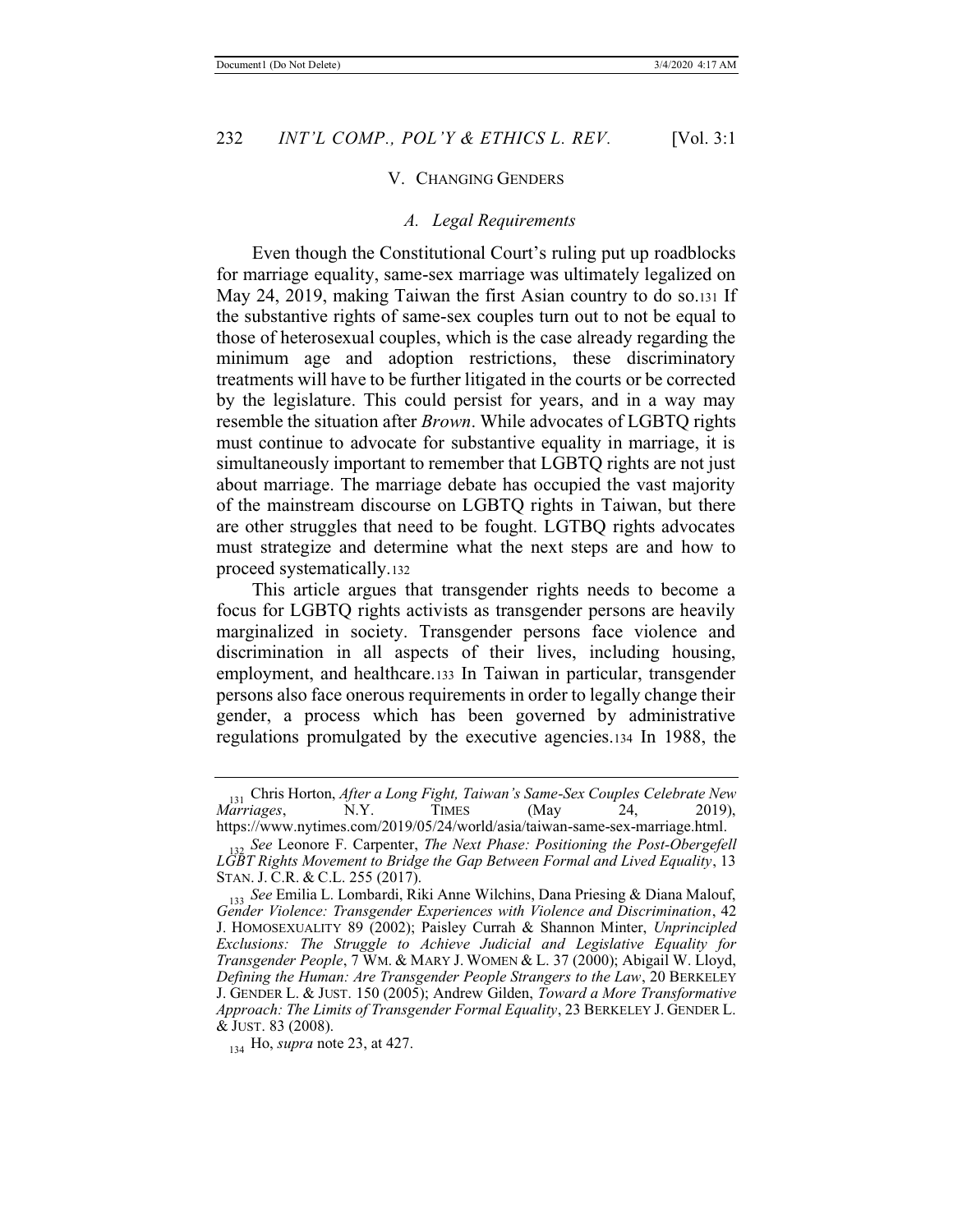first gender affirmation surgery was allowed in Taiwan.135 In order to have the surgery, one had to be diagnosed with gender dysphoria by psychiatrists, undergo a two-year evaluation period, be between the ages of twenty and forty, and officially notify a parent.136 From 1988 until 2008, individuals who legally changed their gender had to undergo gender affirmation surgery and further psychiatric evaluations.137 In 2008, the new rules released by the MOI no longer required gender affirmation surgery but mandated that transgender persons had to remove their reproductive organs in addition to undergoing psychiatric evaluations.138 This forced sterilization has been criticized as a violation of the person's dignity and human rights.139

Nevertheless, the government did not respond to this condemnation until five years later. In December 2013, the Ministry of Health and Welfare ("MOHW") recommended that transgender persons seeking to change their gender should not have to go through psychiatric evaluations nor be subjected to surgery removing their reproductive organs.140 Though this was merely the MOHW's recommendations after a consultation meeting with representatives from non-profit organization and government agencies, it was widely reported erroneously in Taiwan and abroad as an official change in the regulations.141 The fact that it came from just the MOHW should have been a hint that this was not binding, as a change in regulation would require the approval of the MOI, the governmental department in charge of household registrations and identification cards, which include gender designations.

A year later, in December 2014, the MOI, under the Executive Yuan's order, finally responded to the MOHW's proposal. The MOI decided not to adopt the recommendations but asserted that more

<sup>135</sup> *Id.*

<sup>136</sup> MINISTRY OF HEALTH AND WELFARE, MEETING RECORDS OF CONSULTATION ON GENDER CHANGE REGISTRATION DETERMINATION (Dec. 9, 2013), http://www.istscare.org/wp-content/uploads/2015/05/20141209\_mohw.pdf.

<sup>137</sup> Ho, *supra* note 23, at 427.

<sup>138</sup> *Id.*

<sup>139</sup> *Id.* at 427-28.

<sup>1&</sup>lt;sub>40</sub> Loa Iok-sin, *Ministry Supports Easing Rules on Gender-Change*, TAIPEI TIMES<br>(Dec. 2013). (Dec.  $10,$  2013),

http://www.taipeitimes.com/News/taiwan/archives/2013/12/10/2003578699.

<sup>141</sup> *See, e.g.*, Derek Yiu, *Taiwan to Allow Legal Gender Changes without Transitioning. Transgender and Intersex Individuals Will Have Much Freer Choice*, GAY STAR NEWS (Dec. 9, 2013), https://www.gaystarnews.com/article/taiwanallows-legal-gender-changes-without-transitioning091213/.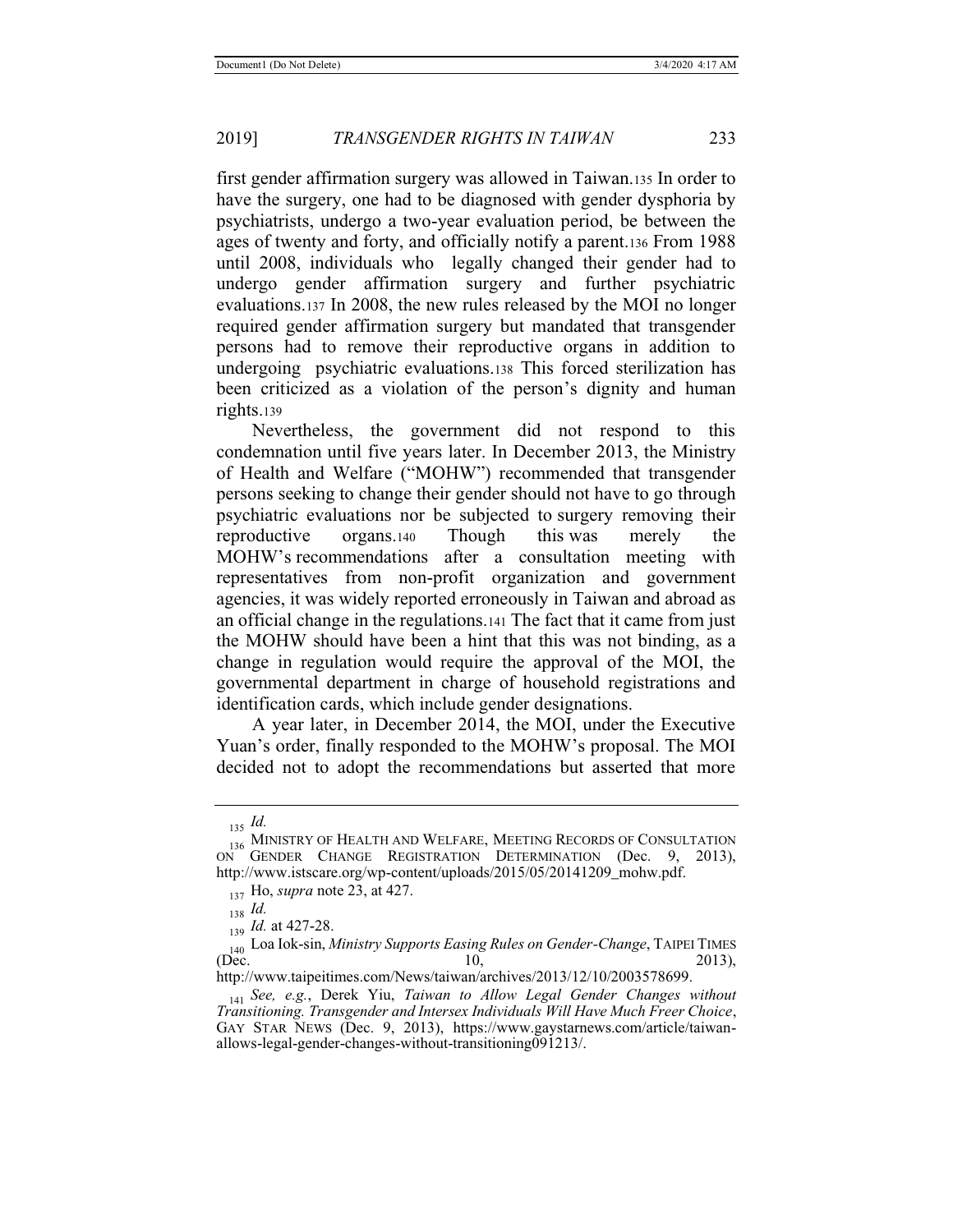discussion on this issue would be necessary because while it is important to safeguard the human rights of transgender persons, social order and harmony must be maintained. 142 The MOI went on to state that the sentiments of non-transgender gender binary people who share public accommodations such as pools, restrooms, bath houses, and gyms with transgender persons must also be considered.143 Therefore, as ordered by the Secretary-General of the Executive Yuan, the MOHW and MOI would hold further meetings before a decision is made, and the status quo that required two psychiatric evaluations and the removal of reproductive organs would be maintained in the interim.144

Transgender rights activists were understandably outraged that a policy recommendation that would have been one of the most progressive in the world in terms of legal gender change—most jurisdictions that do not mandate surgery still require psychiatric evaluations—was not being adopted.145 Furthermore, the justification used by the MOI for its lack of action—i.e., the well-being and comfort of gender binary people—gave the impression that the basic human rights of transgender persons were dependent on the approval of the society as a whole.146

In response, the MOI proposed a new policy in January 2015 that removed the surgery requirement.147 However, the new policy created new onerous requirements for transgender persons.148 First, the applicant must obtain psychiatric evaluations by two psychiatrists and sign an agreement vowing not to change genders again, which must be filed with the Household Registration Office.149 Second, the applicant must prove to a new committee composed of individuals from the MOI, MOJ, and MOHW that the person is not in a marital

<sup>146</sup> *See supra* notes 142-45 and accompanying text.

<sup>142</sup> MOI Press Release (Dec. 11, 2013), *available at*  https://www.ey.gov.tw/Page/AE5575EAA0A37D70/00ba9dcb-b6f7-4a65-8cab-5f4cc72d0054.

<sup>143</sup> *Id.*

<sup>144</sup> *Id.*

<sup>145</sup> *Joint Statement by Transgender Rights Groups* (Dec. 26, 2016), *available at* https://www.coolloud.org.tw/node/81233.

XINGBIE BIANGENG RENDINGZHI SHENQINGJI DENGJI ZUOYEYAODIAN (性別<br>認定之申請及登記作業要點) IKey Points for the Application and 變更認定之申請及登記作業要點) [Key Points for the Application and Registration of Gender Change Determination], *available at* http://www.istscare.org/wp-content/uploads/2015/05/20150506\_moi\_1.pdf.

<sup>148</sup> *Id.*

<sup>149</sup> *Id.*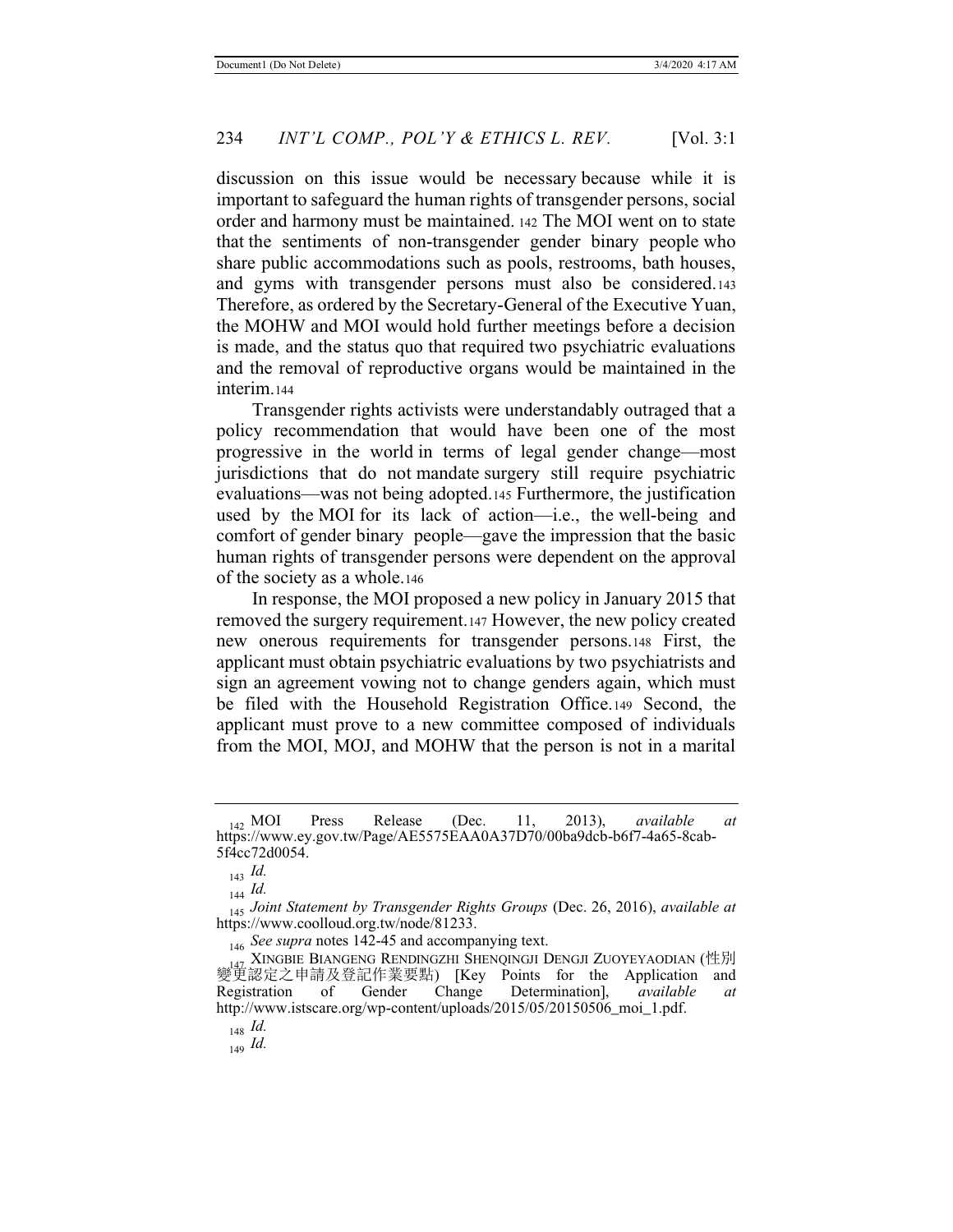relationship and has no children.150 Finally, the committee has six months to approve or reject the legal gender change.151 While there would no longer be a surgery requirement, these three additional burdens do nothing to serve any purpose besides furthering arbitrary state control over an individual's body.

First, prohibiting multiple gender changes has no reasonable purpose. While some transgender persons may wish to transition from male to female or from female to male and would continue to identify as their new gender for the remainder of their lives, others may have a more fluid sense of gender identification which may also change over time. Prohibiting multiple transitions also perpetuates the notion of a gender binary that is connected by a linear line, when that may not be the case for many transgender persons.152 A reasonable explanation for having this policy is to prevent fraudulent activities, which could easily be prevented through other means. In any case, "it is difficult to see why a transgender person's seeking to live in accord with his gender identity should be understood to cross a line into unlawfulness."<sup>153</sup>

Second, the requirement that one not be married most likely pertains to not allowing a married heterosexual couple to have one spouse change genders to form a same-sex marriage as there are currently no requirements that couples need to divorce if one were to change genders. This provision was likely in response to a famous case in which the MOI decided to uphold a same-sex marriage created through the gender transition of one partner, a situation the MOI may not want to face again.154 However, the current legalization of samesex marriage has thus rendered this fear of creating a same-sex marriage in contradiction of marriage statutes to be obsolete and irrelevant, and thus the requirement should be dropped.

The third requirement of not having existing children lacks any rational basis. The proposed rule may arise from the unfounded fear that a parent changing genders would be detrimental to the children's

<sup>150</sup> *Id.*

<sup>151</sup> *Id.*

<sup>152</sup> *See* Dylan Vade, *Expanding Gender and Expanding the Law: Toward a Social*  and Legal Conceptualization of Gender that is More Inclusive of Transgender *People*, 11 MICH. J. GENDER & L. 253, 273-78 (2005).

<sup>153</sup> David B. Cruz, *Transgender Rights After Obergefell*, 84 UMKC L. REV. 693, 696 (2016).

<sup>154</sup> Kao, *supra* note 27. *See also* Loa Iok-sin, *Transgender Couple's Marriage Valid*, **TAIPEI** TIMES (Aug. 8, 2013), http://www.taipeitimes.com/News/taiwan/archives/2013/08/08/2003569213.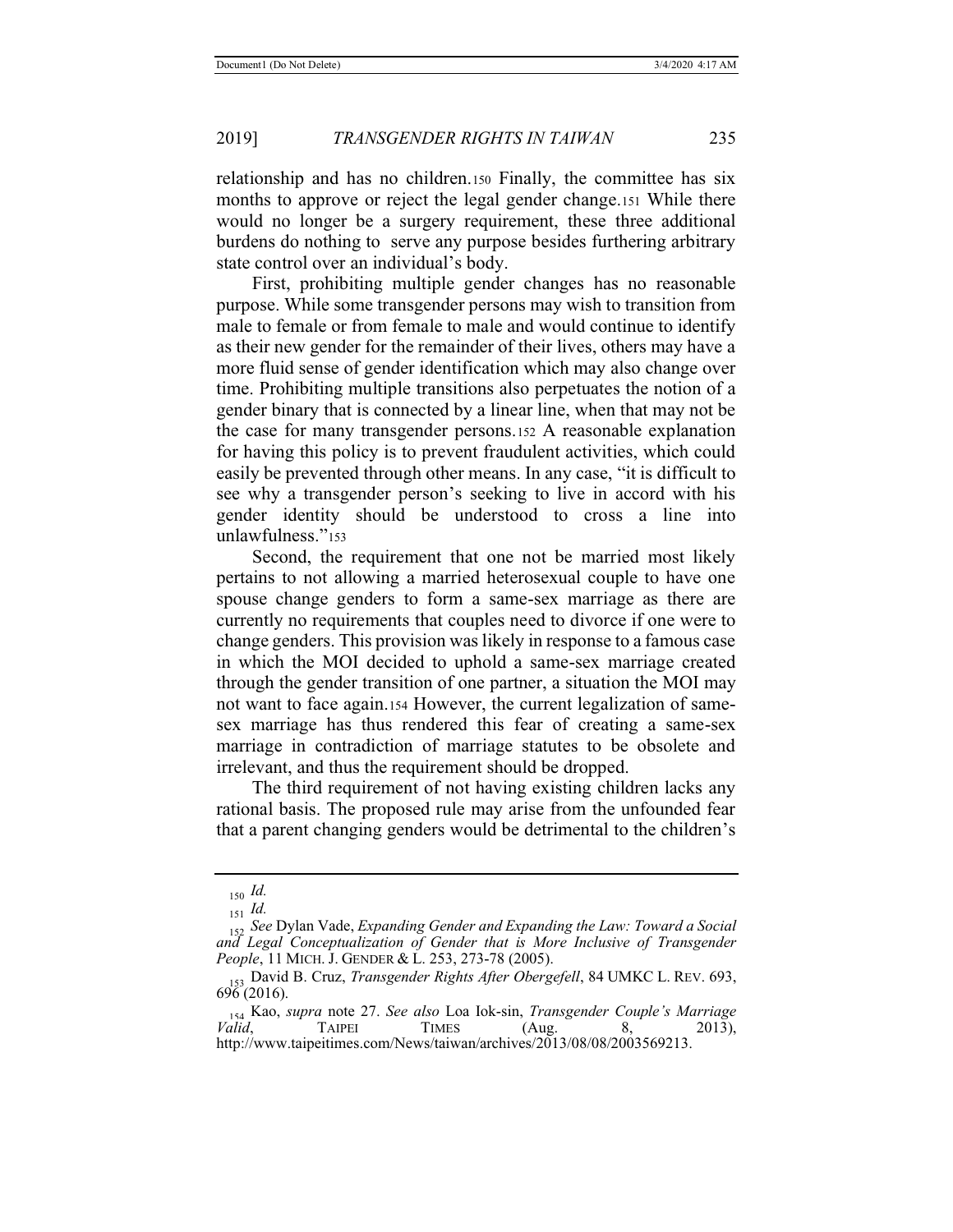upbringing, similar to bogus claims made by opponents of same-sex marriage that children with same-sex parents grow up disadvantaged. In any case, this reasoning would not even be applicable if the children of the transgender individual were already adults, a distinction the requirement does not make. This is undoubtedly an overly broad restriction based on, at best, a faulty assumption, and, at worst, discriminatory animus.

After meetings with concerned groups, the MOI released a new proposal that removed the requirement that the person not have children.155 Persons who are married can also transition provided that they obtain spousal consent.156 The person is also allowed an opportunity to legally change back to one's original gender.157 These are welcome changes, but there has been no progress on turning these proposals into law or regulation since May 2015.158 As of today, legally changing one's gender in Taiwan still requires surgery for the removal of reproductive organs.159

#### *B. Using Interpretation No. 748 for Transgender Rights*

The Taiwanese government has shown little interest in transgender rights. After President Tsai was inaugurated in 2016 and the Legislative Yuan had a DPP majority, both purportedly being allies of the LGBTQ community, the situation remained unchanged. There was no further action on the proposal by the MOI nor were any other new proposals introduced by the MOHW, MOI, or the Office of the President. The public and LGBTQ activists, understandably, were focused on marriage equality. Despite the high-profile appointment of Audrey Tang, a transgender person, to the Cabinet, there has not been any progress from the government to address the needs and legal barriers faced by transgender persons in Taiwan, as neither the

XINGBIE BIANGENG RENDINGZHI SHENOINGJI DENGJI CHULIYUANZE (性別變 更認定之申請及登記處理原則) [Principles for Application and Registration of Gender Change Determination], *available at* http://www.istscare.org/wpcontent/uploads/2015/05/20150506\_moi\_1.pdf.

<sup>156</sup> *Id.*

<sup>157</sup> *Id.*

<sup>158</sup> Hsiaowei Kuan, *LGBT Rights in Taiwan—The Interaction Between Movements and the Law*, *in* TAIWAN AND INTERNATIONAL HUMAN RIGHTS: A STORY OF TRANSFORMATION 593, 604 (Jerome A. Cohen, William P. Alford & Chang-fa Lo eds., 1st ed. 2019).

<sup>159</sup> Lisa Hofmann-Kuroda, *As Gay Marriage is Legalized in Taiwan, Trans People Continue to Face Violence Across Asia*, WEAR YOUR VOICE (June 4, 2019), https://wearyourvoicemag.com/lgbtq-identities/gay-marriage-trans-queer-asia.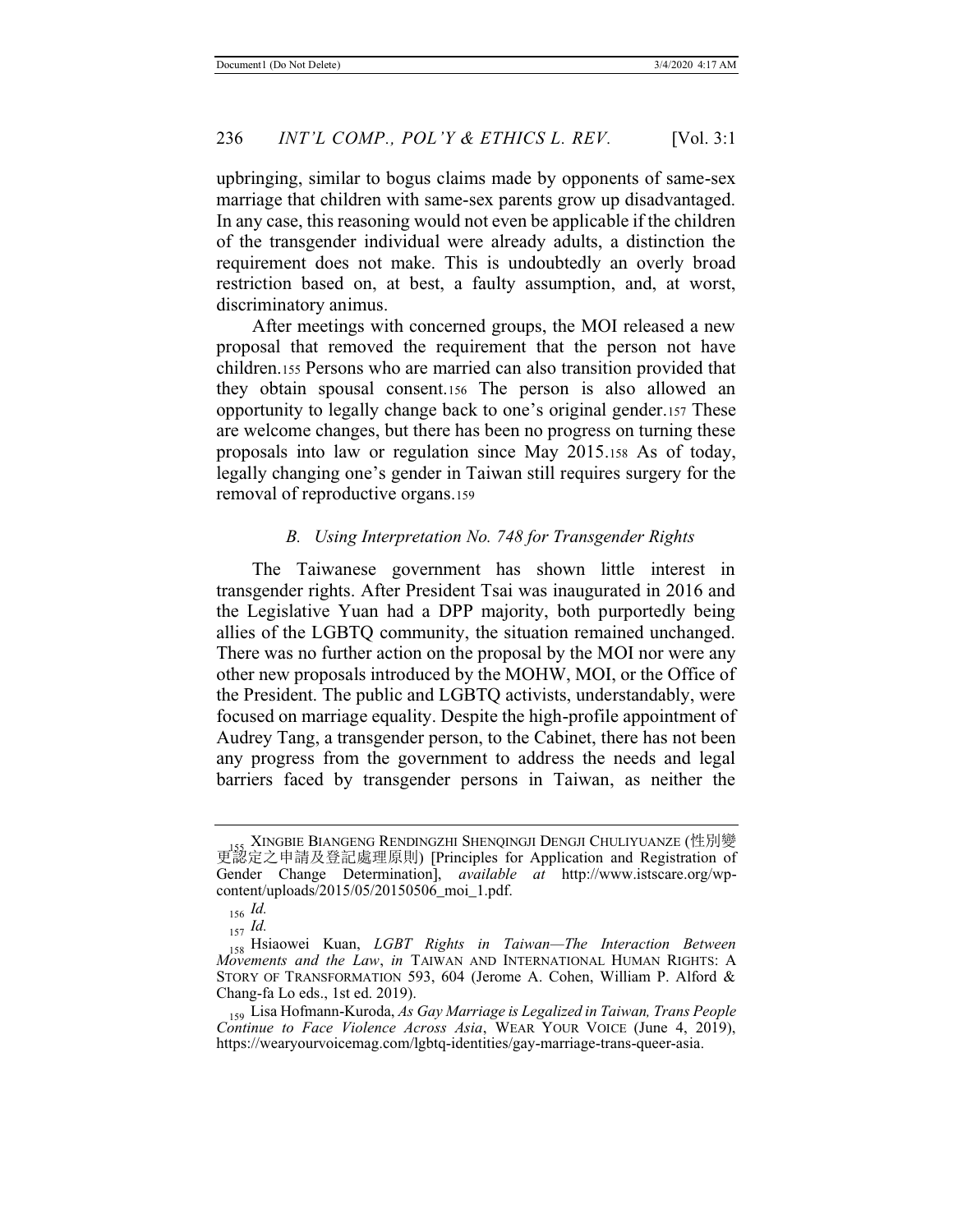MOHW nor the MOI have held discussions on the requirements for transitioning and no legislation have been introduced to address transgender rights.160

Nevertheless, J.Y. Interpretation No. 748 may be a useful precedent for negotiations or litigation in the future to overturn the onerous requirements of changing one's gender, as it held that laws that discriminate based on sexual orientation would have to undergo heightened scrutiny.161 Combined with the enumerated ban against gender discrimination, Article 7 of the Constitution would provide robust protection from discrimination for transgender persons, as they would be protected on the basis of their gender identity and sexual orientation, which are both immutable characteristics.162 It is not necessary for individuals who were born with the biological sex of male or female to undergo any surgery to conform with their assigned gender, and therefore there is no important public interest that is protected by requiring transgender persons to undergo these surgical procedures either. Equal protection based on gender and sexual orientation means everyone should be able to live as their preferred gender without requiring invasive surgery. And even if there were a public interest, such as ensuring that biological men and women felt safe in public accommodations, as argued by the MOI, there are less onerous ways to effectuate it—perhaps separate changing rooms without forcing transgender people to have surgery. The current requirements are simply a way to police the bodies of transgender persons and take away their dignity for simply wanting to live in accordance with their gender identity.

The fundamental right to marriage was interpreted in J.Y. Interpretation No. 748 to be protected by Article 22, which states that "[a]ll other freedoms and rights of the people that are not detrimental to social order or public interest shall be guaranteed under the Constitution."163 Transgender persons who wish to legally change their gender are not detrimental to social order or public interest—in

<sup>160</sup> *See* Ralph Jennings, *She's Young, Transgender, and an Anarchist, and is Leading Taiwan's Drive to Become a Digital Powerhouse*, L.A. TIMES (May 9, 2017), https://www.latimes.com/world/asia/la-fg-taiwan-digital-minister-20170419-story.html.

<sup>161</sup> *See* J.Y. Interpretation No. 748, *supra* note 5.

<sup>&</sup>lt;sub>162</sub> For a discussion of the protection of transgender persons through the Equal Protection Clause in the United States, *see* Kevin M. Barry, Brian Farrell, Jennifer L. Levi & Neelima Vanguri, *A Bare Desire to Harm: Transgender People and the Equal Protection Clause*, 57 B.C. L. REV. 507, 551 (2016).

<sup>163</sup> *See* J.Y. Interpretation No. 748, *supra* note 5.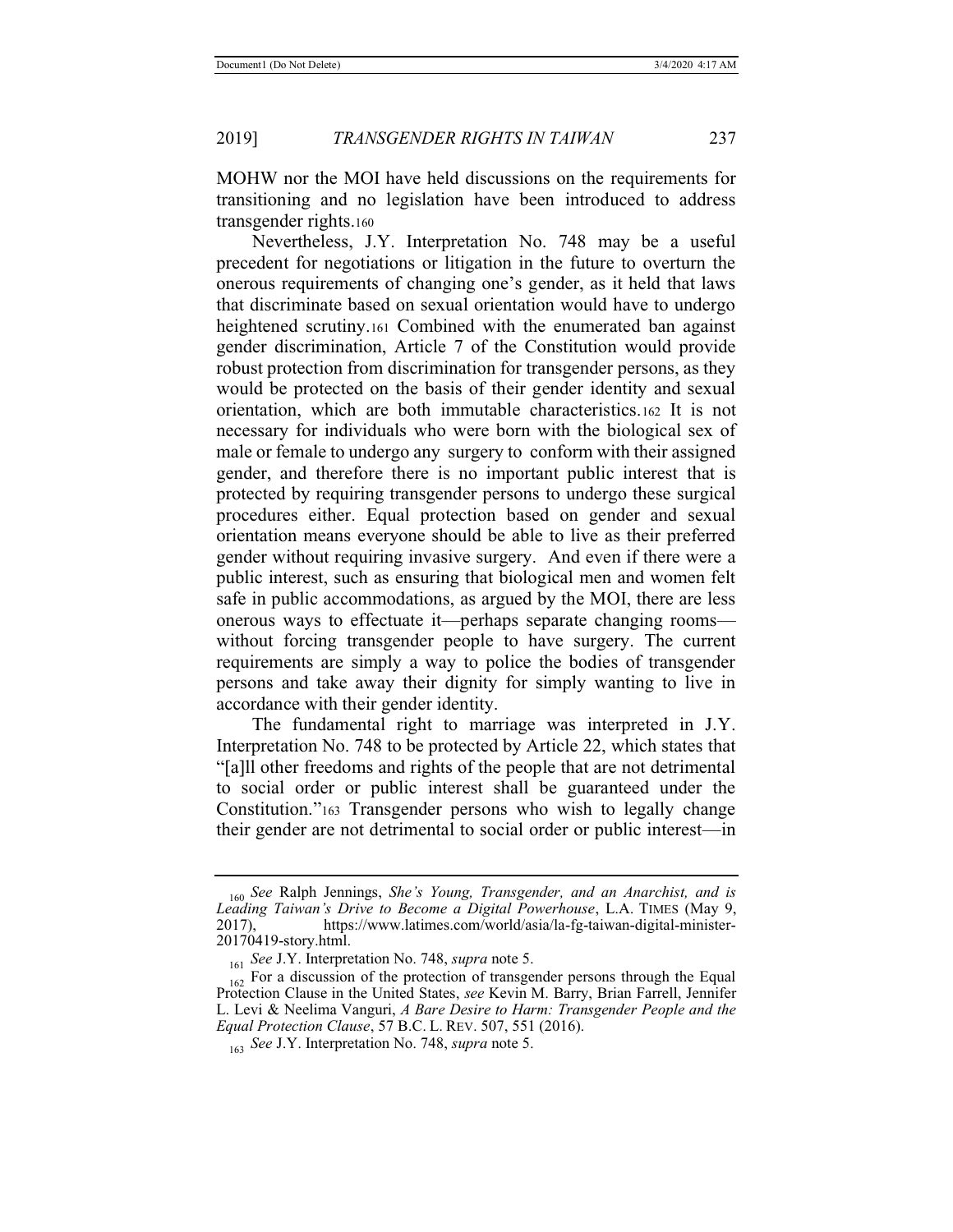fact, their wish to change their gender so that it corresponds to their identity is consistent with social order and public interest. They want to be externally identified the way they do internally. It is in the public interest for people to live the way they wish, and having others treat them the way they identify is, in fact, in support of social order because it would decrease the chances of confusion. Such a freedom cannot be taken away by forcing people to undergo surgery that they may be opposed to, as it would be a fundamental violation of their dignity and body integrity.

In short, there is still a long road for the rights of transgender people in Taiwan, and those who seek to legally change their gender face unnecessary obstacles simply for wanting to have control over their bodies. Though J.Y. Interpretation No. 748 seems to explicitly address marriage equality only, the universal principles of freedom and equality espoused in the opinion can be borrowed to argue against the current onerous requirements that are not "genuinely and proportionately responding to some functional concern."164 Advocates must use J.Y. Interpretation No. 748 to fight for the rights of transgender persons in Taiwan and to move the conversation forward in terms of LGBTQ rights in Taiwan.

### VI. CONCLUSION

The road to marriage equality in Taiwan has been long and arduous. Through the dedication of people such as Chi, organizations such as the TAPCPR, and allies in the government, same-sex couples can finally marry in Taiwan. Discriminatory treatment between samesex and heterosexual couples on issues such as adoption and foreign marriages will have to be further litigated, but the majority opinion in J.Y. Interpretation No. 748 provides a solid foundation for robust arguments. For a while, it appeared that the two-year grace period and the lack of progress by the MOJ and the Legislative Yuan was going to allow opposition against marriage equality to grow and slowly become entrenched. While the strength and span of the backlash of J.Y. Interpretation No. 748 will unlikely match that of *Brown* in the United States, one can see the similarity of the negative responses to progressive constitutional interpretations by the highest courts that protect disenfranchised people. The foundation provided by J.Y. Interpretation No. 748 also must be used to combat against other forms of discrimination based on sexual orientation and to fight for the rights

<sup>164</sup> Cruz, *supra* note 153, at 704.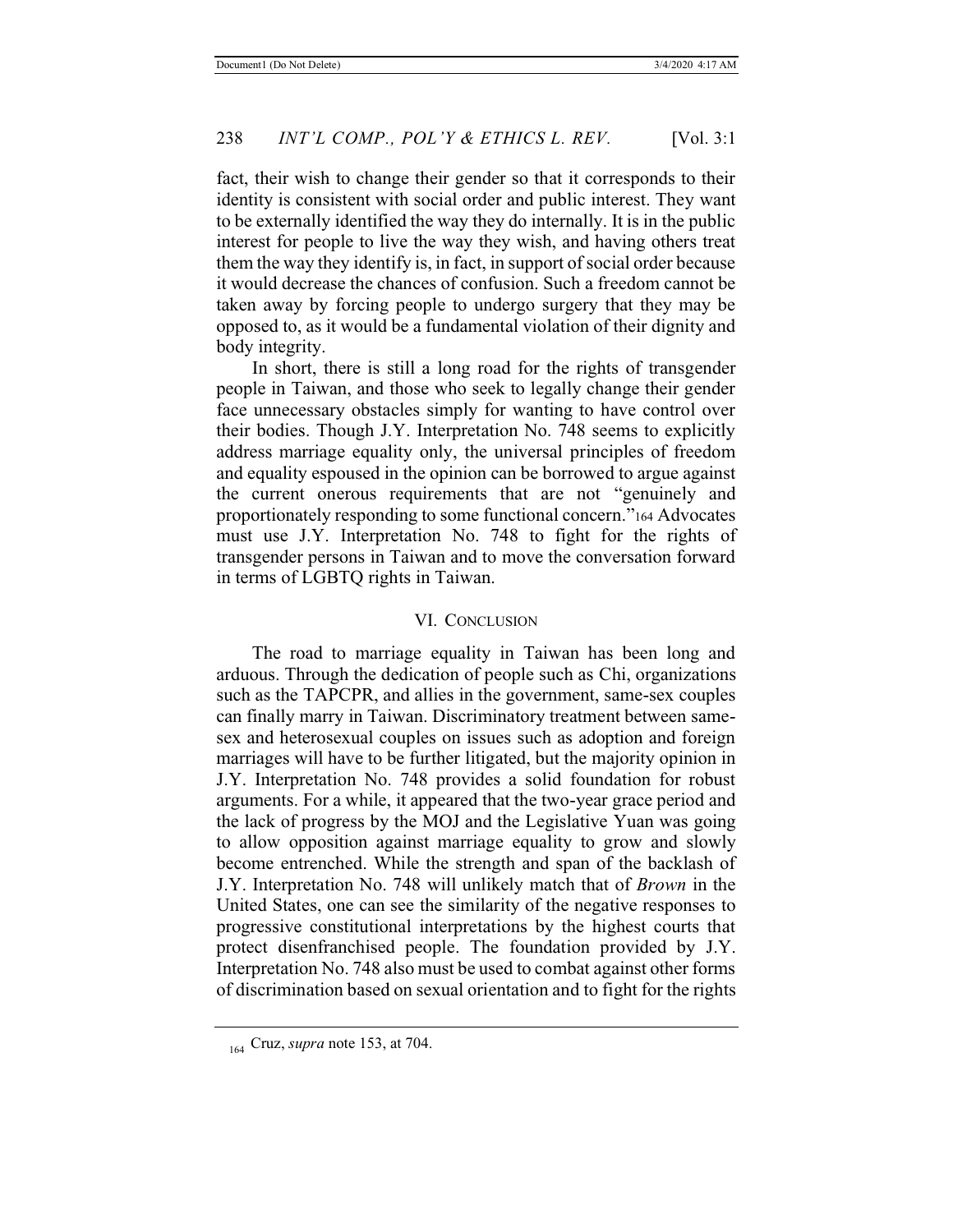of transgender persons in Taiwan, a community that has been pushed to the margins by LGBTQ rights advocates, governmental officials, and society as a whole due to the focus on the right to marriage.

In a 2008 keynote address, transgender rights activist and law professor Dean Spade stated:

My hope is that we can begin formulating demands that seek to do more than just slightly alter regulatory norms. The demands I hear coming out of trans communities directly affected by the most severe manifestations of transphobia are transformative demands like prison abolition, access to housing and income, and universal trans-inclusive healthcare. Those kinds of demands cannot be won by lawsuits—they require deep transformation of oppressive systems. They confront the very bases of capitalism, white supremacy, body norms, and empire. We need to rethink the role lawyers play in this vision—it does not involve "winning equality" for people. It is a role that involves supporting the political movements that change these dynamics, not replacing their demands with demands for formal legal equality.165

While incremental change through negotiations or litigation is important, it must only be one part of the larger strategy to examine the system and how it fundamentally mistreats transgender persons and the greater LGBTQ community. This article has provided one small way to attempt to make the everyday lives of transgender persons in Taiwan *better* by utilizing the reasoning of the Justices in J.Y. Interpretation No. 748 to eliminate the arduous requirements for legal gender change. On a broader strategic level, lawyers and legal scholars must come together with activists and allies to ensure that not only can LGBTQ persons experience the freedom and autonomy currently enjoyed by others, but also to transform the meaning and practice of freedom and autonomy in the process.166 J.Y. Interpretation No. 748 can be the catalyst for that goal.

<sup>165</sup> Dean Spade, *Keynote Address: Trans Law & Politics on a Neoliberal Landscape*, 18 TEMP. POL. & CIV. RTS. L. REV. 353, 373 (2009).

<sup>&</sup>lt;sub>166</sub> For examples of possible ways to approach advocating for transgender rights and freedom, *see* Gilden, *supra* note 133; Dean Spade, *Laws as Tactics*, 21 COLUM. J. GENDER & L. 442 (2011); Ido Katri, *Transgender Intrasectionality: Rethinking Anti-Discrimination Law and Litigation*, 20 U. PA. J. L. & SOC. CHANGE 51 (2017); Gabriel Arkles, Pooja Gehi & Elena Redfield, *Role of Lawyers in Trans Liberation: Building a Transformative Movement for Social Change*, 8 SEATTLE J. SOC. JUST. 579 (2010); Dean Spade, *Trans Law Reform Strategies, Co-Optation, and the Potential for Transformative Change*, 30 WOMEN**'**S RTS. L. REP. 288 (2009); PAISLEY CURRAH, RICHARD M. JUANG & SHANNON PRICE MINTER (EDS.),